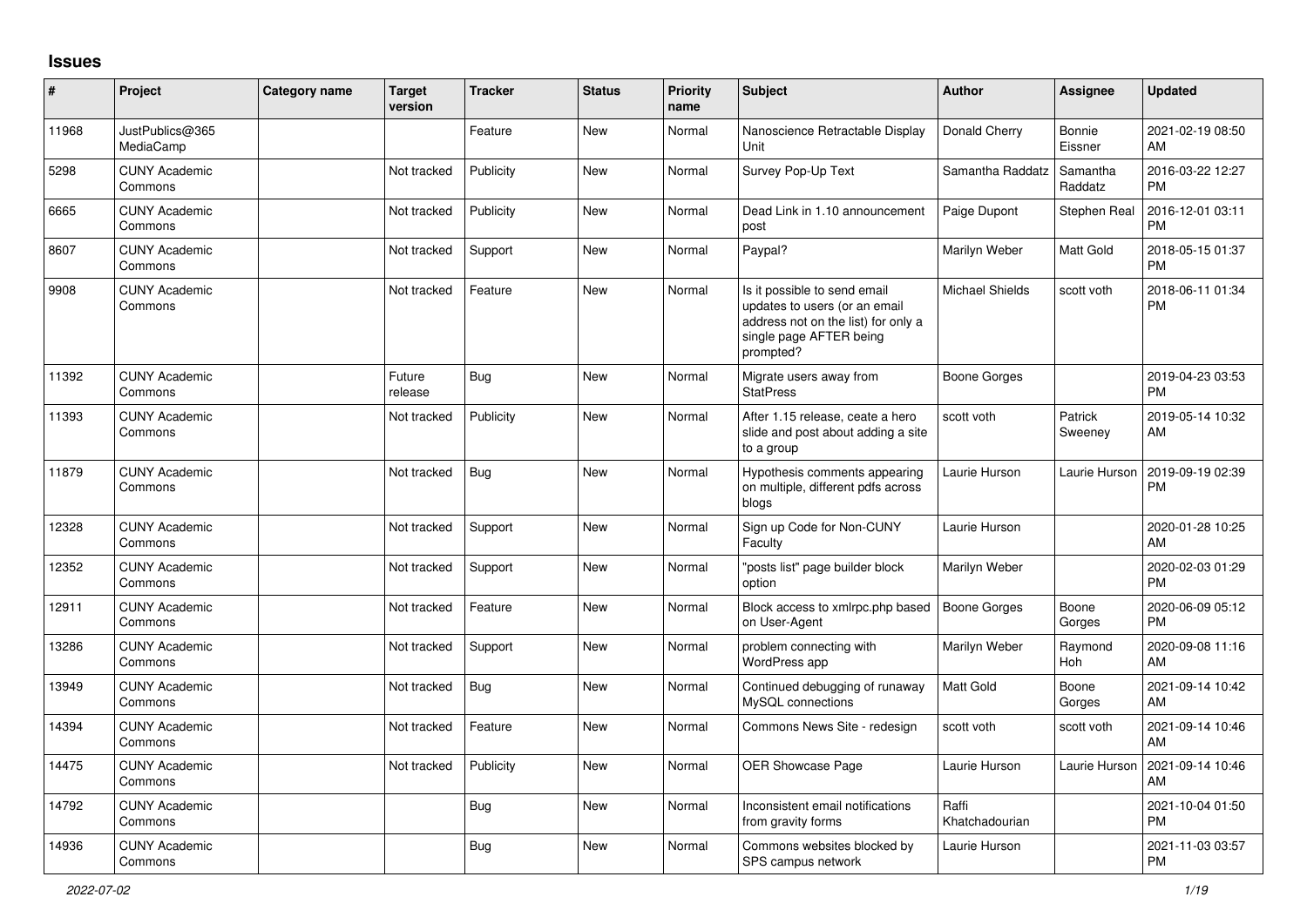| #     | Project                         | <b>Category name</b> | <b>Target</b><br>version | <b>Tracker</b> | <b>Status</b> | <b>Priority</b><br>name | <b>Subject</b>                                                                             | <b>Author</b>           | Assignee            | <b>Updated</b>                |
|-------|---------------------------------|----------------------|--------------------------|----------------|---------------|-------------------------|--------------------------------------------------------------------------------------------|-------------------------|---------------------|-------------------------------|
| 14940 | <b>CUNY Academic</b><br>Commons |                      |                          | <b>Bug</b>     | New           | Normal                  | Discrepancy between Commons<br>profile "sites" and actual # of sites                       | Laurie Hurson           |                     | 2021-11-08 11:09<br>AM        |
| 15045 | <b>CUNY Academic</b><br>Commons |                      |                          | Support        | <b>New</b>    | Normal                  | no result for KCeL in the search<br>box on the commons                                     | Marilyn Weber           |                     | 2021-12-10 11:29<br>AM        |
| 15565 | <b>CUNY Academic</b><br>Commons |                      |                          | Support        | <b>New</b>    | Normal                  | Events - send updates to an email<br>listserv                                              | Marilyn Weber           |                     | 2022-03-10 01:06<br><b>PM</b> |
| 15685 | <b>CUNY Academic</b><br>Commons |                      |                          | Support        | <b>New</b>    | High                    | problem with chrome?                                                                       | Marilyn Weber           |                     | 2022-04-25 03:40<br><b>PM</b> |
| 15757 | <b>CUNY Academic</b><br>Commons |                      |                          | Bug            | <b>New</b>    | Normal                  | Members # do not match                                                                     | Laurie Hurson           |                     | 2022-03-30 04:52<br><b>PM</b> |
| 15816 | <b>CUNY Academic</b><br>Commons |                      | Not tracked              | Support        | <b>New</b>    | Normal                  | slow loading at SPS                                                                        | Marilyn Weber           |                     | 2022-04-05 01:26<br><b>PM</b> |
| 15883 | <b>CUNY Academic</b><br>Commons |                      | 2.1.0                    | Feature        | <b>New</b>    | Normal                  | Release BPGES update                                                                       | Boone Gorges            | Boone<br>Gorges     | 2022-05-26 10:39<br>AM        |
| 16294 | <b>CUNY Academic</b><br>Commons |                      |                          | <b>Bug</b>     | <b>New</b>    | Urgent                  | CAC is down                                                                                | Raffi<br>Khatchadourian |                     | 2022-06-27 02:00<br><b>PM</b> |
| 16307 | <b>CUNY Academic</b><br>Commons |                      |                          | Bug            | <b>New</b>    | Normal                  | Add brief messaging to<br>accept/decline group membership<br>requests                      | <b>Matt Gold</b>        | Boone<br>Gorges     | 2022-06-27 06:13<br><b>PM</b> |
| 16318 | <b>CUNY Academic</b><br>Commons |                      |                          | Bug            | New           | Normal                  | Unable to Access block editor or<br>embed YouTube videos in new<br>pages, in one site only | <b>Syelle Graves</b>    |                     | 2022-07-01 06:53<br><b>PM</b> |
| 10839 | <b>CUNY Academic</b><br>Commons | About page           | Not tracked              | Support        | <b>New</b>    | Normal                  | <b>Mission Statement Needs</b><br>Revision                                                 | scott voth              | Matt Gold           | 2018-12-26 10:58<br>AM        |
| 4972  | <b>CUNY Academic</b><br>Commons | Analytics            | Not tracked              | Bug            | <b>New</b>    | Normal                  | <b>Newsletter Analytics</b>                                                                | Stephen Real            | Matt Gold           | 2015-12-09 12:54<br><b>PM</b> |
| 5679  | <b>CUNY Academic</b><br>Commons | Analytics            | Not tracked              | Feature        | New           | Normal                  | Logged In Users for GA                                                                     | Valerie Townsend        | Valerie<br>Townsend | 2016-06-11 09:49<br>AM        |
| 15210 | <b>CUNY Academic</b><br>Commons | Analytics            | Not tracked              | Design/UX      | <b>New</b>    | Normal                  | Google Analytics improvements                                                              | Colin McDonald          | Boone<br>Gorges     | 2022-05-24 10:47<br>AM        |
| 7022  | <b>CUNY Academic</b><br>Commons | Announcements        | Future<br>release        | Bug            | New           | Normal                  | Sitewide announcements should<br>be displayed on, and dismissable<br>from, mapped domains  | Boone Gorges            | Boone<br>Gorges     | 2018-03-22 10:18<br>AM        |
| 4635  | <b>CUNY Academic</b><br>Commons | Authentication       | Future<br>release        | Feature        | <b>New</b>    | Normal                  | Allow non-WP authentication                                                                | Boone Gorges            | Sonja Leix          | 2019-03-01 02:05<br><b>PM</b> |
| 9720  | <b>CUNY Academic</b><br>Commons | Authentication       | Future<br>release        | Feature        | <b>New</b>    | Normal                  | The Commons should be an<br>oAuth provider                                                 | Boone Gorges            |                     | 2019-03-01 02:04<br><b>PM</b> |
| 6078  | <b>CUNY Academic</b><br>Commons | Blogs (BuddyPress)   | Future<br>release        | Feature        | <b>New</b>    | Normal                  | <b>Explore Adding Network Blog</b><br>Metadata Plugin                                      | Luke Waltzer            | Luke Waltzer        | 2016-10-11 10:29<br><b>PM</b> |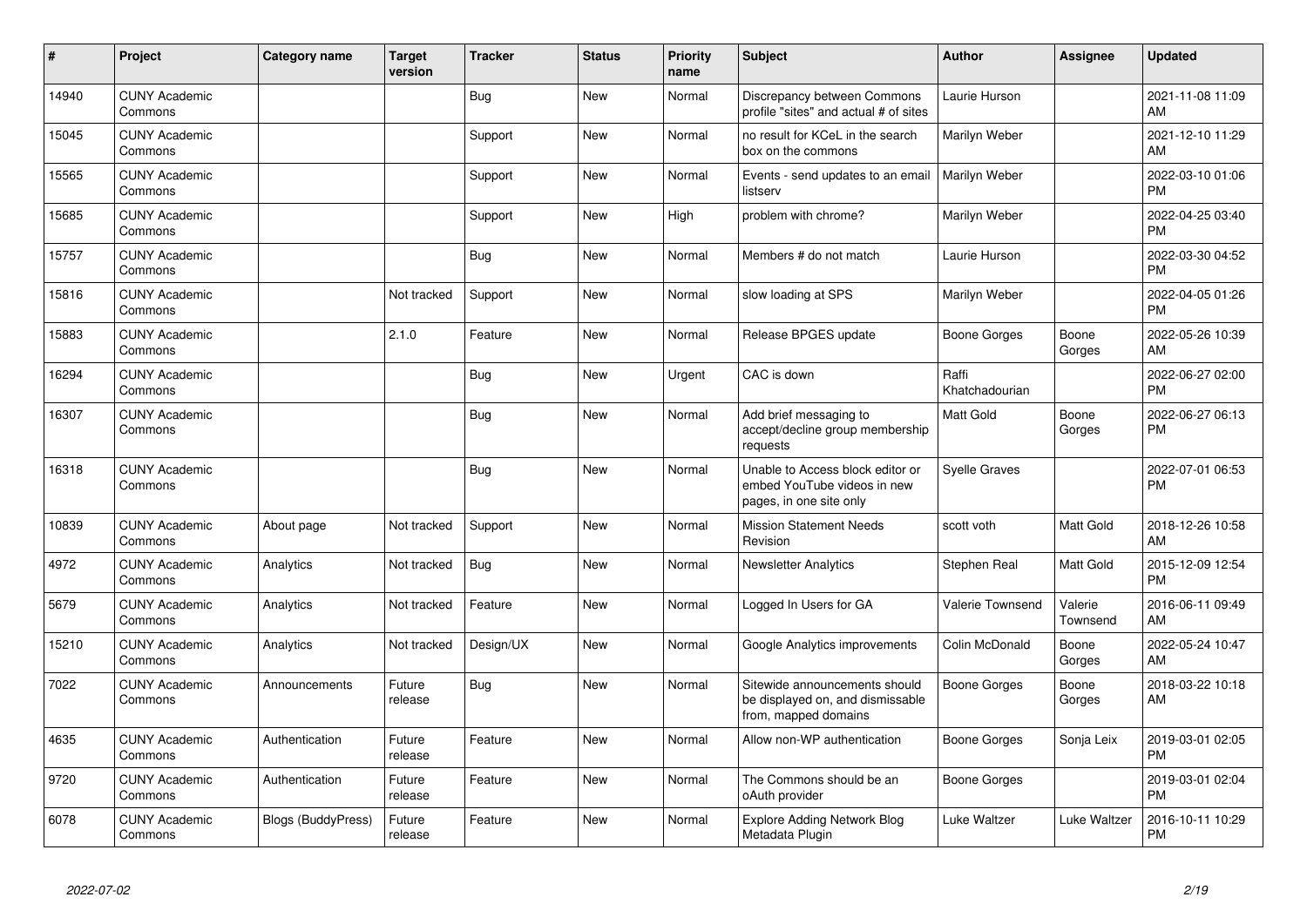| $\#$  | Project                         | <b>Category name</b>       | <b>Target</b><br>version | <b>Tracker</b> | <b>Status</b> | Priority<br>name | <b>Subject</b>                                                                    | <b>Author</b>           | <b>Assignee</b>       | <b>Updated</b>                |
|-------|---------------------------------|----------------------------|--------------------------|----------------|---------------|------------------|-----------------------------------------------------------------------------------|-------------------------|-----------------------|-------------------------------|
| 8835  | <b>CUNY Academic</b><br>Commons | <b>Blogs (BuddyPress)</b>  | Future<br>release        | Feature        | New           | Normal           | Extend cuny.is shortlinks to sites                                                | Luke Waltzer            | Boone<br>Gorges       | 2022-04-26 11:59<br>AM        |
| 7624  | <b>CUNY Academic</b><br>Commons | BuddyPress (misc)          | Future<br>release        | Design/UX      | New           | Normal           | <b>BP Notifications</b>                                                           | Luke Waltzer            | Paige Dupont          | 2017-02-08 10:43<br><b>PM</b> |
| 11243 | <b>CUNY Academic</b><br>Commons | BuddyPress (misc)          | Future<br>release        | Bug            | <b>New</b>    | Normal           | Audit bp-custom.php                                                               | Raymond Hoh             | Raymond<br><b>Hoh</b> | 2022-04-26 11:59<br>AM        |
| 4226  | <b>CUNY Academic</b><br>Commons | <b>BuddyPress Docs</b>     | Future<br>release        | Design/UX      | <b>New</b>    | Normal           | Add option to connect a Doc with<br>a Group                                       | Samantha Raddatz        | Samantha<br>Raddatz   | 2015-09-09 04:08<br><b>PM</b> |
| 6389  | <b>CUNY Academic</b><br>Commons | <b>BuddyPress Docs</b>     | Future<br>release        | Feature        | New           | Low              | Make Discussion Area Visible<br>When Editing a Doc                                | Luke Waltzer            | Boone<br>Gorges       | 2016-10-21 04:16<br><b>PM</b> |
| 13466 | <b>CUNY Academic</b><br>Commons | Cavalcade                  | Future<br>release        | Feature        | New           | Normal           | Automated cleanup for duplicate<br>Cavalcade tasks                                | Boone Gorges            | Boone<br>Gorges       | 2020-10-13 05:24<br><b>PM</b> |
| 10226 | <b>CUNY Academic</b><br>Commons | Courses                    | Future<br>release        | Feature        | <b>New</b>    | Normal           | Add "My Courses" to drop down<br>list                                             | scott voth              | Boone<br>Gorges       | 2021-11-19 12:42<br><b>PM</b> |
| 11789 | <b>CUNY Academic</b><br>Commons | Courses                    | Future<br>release        | Feature        | New           | Normal           | Ability to remove item from<br>Courses list                                       | Laurie Hurson           | Sonja Leix            | 2019-09-24 12:28<br><b>PM</b> |
| 12438 | <b>CUNY Academic</b><br>Commons | Courses                    | Not tracked              | <b>Bug</b>     | <b>New</b>    | Normal           | Site appearing twice                                                              | Laurie Hurson           | Boone<br>Gorges       | 2020-02-18 01:34<br><b>PM</b> |
| 9420  | <b>CUNY Academic</b><br>Commons | cuny.is                    | Not tracked              | Feature        | <b>New</b>    | Normal           | Request for http://cuny.is/streams                                                | Raffi<br>Khatchadourian | Marilyn<br>Weber      | 2018-04-02 10:08<br>AM        |
| 10439 | <b>CUNY Academic</b><br>Commons | Design                     | 2.1.0                    | Design/UX      | New           | Normal           | Create Style Guide for Commons                                                    | Sonja Leix              | Sara Cannon           | 2022-06-28 01:43<br><b>PM</b> |
| 16199 | <b>CUNY Academic</b><br>Commons | <b>Directories</b>         | 2.0.3                    | Bug            | New           | Normal           | Removed "Semester" Filter from<br><b>Courses Directory</b>                        | Laurie Hurson           | Boone<br>Gorges       | 2022-06-29 11:32<br>AM        |
| 4225  | <b>CUNY Academic</b><br>Commons | DiRT Integration           | Future<br>release        | Design/UX      | <b>New</b>    | Normal           | Add information to DIRT page (in<br>Create a Group)                               | Samantha Raddatz        | <b>Matt Gold</b>      | 2015-06-26 03:14<br><b>PM</b> |
| 14496 | <b>CUNY Academic</b><br>Commons | Domain Mapping             | Future<br>release        | <b>Bug</b>     | <b>New</b>    | Normal           | Mapped domain SSO uses<br>third-party cookies                                     | Raymond Hoh             | Raymond<br>Hoh        | 2021-05-24 04:03<br><b>PM</b> |
| 1166  | <b>CUNY Academic</b><br>Commons | Email Invitations          | Future<br>release        | Feature        | New           | Low              | Better organizational tools for Sent<br><b>Invites</b>                            | Boone Gorges            | Boone<br>Gorges       | 2015-11-09 06:02<br><b>PM</b> |
| 1167  | <b>CUNY Academic</b><br>Commons | <b>Email Invitations</b>   | Future<br>release        | Feature        | New           | Low              | Allow email invitations to be resent   Boone Gorges                               |                         | Boone<br>Gorges       | 2015-11-12 12:53<br>AM        |
| 5992  | <b>CUNY Academic</b><br>Commons | <b>Email Notifications</b> | Future<br>release        | Feature        | <b>New</b>    | Normal           | Changing the From line of<br>autogenerated blog emails                            | Marilyn Weber           |                       | 2018-09-27 05:19<br><b>PM</b> |
| 12042 | <b>CUNY Academic</b><br>Commons | <b>Email Notifications</b> | Future<br>release        | Feature        | <b>New</b>    | Normal           | Improved error logging for BPGES<br>send queue                                    | Boone Gorges            | Boone<br>Gorges       | 2021-11-19 12:25<br><b>PM</b> |
| 4481  | <b>CUNY Academic</b><br>Commons | Events                     | Future<br>release        | Feature        | New           | Normal           | Group admins/mods should have<br>the ability to unlink an event from<br>the group | <b>Boone Gorges</b>     | Boone<br>Gorges       | 2017-04-24 03:53<br><b>PM</b> |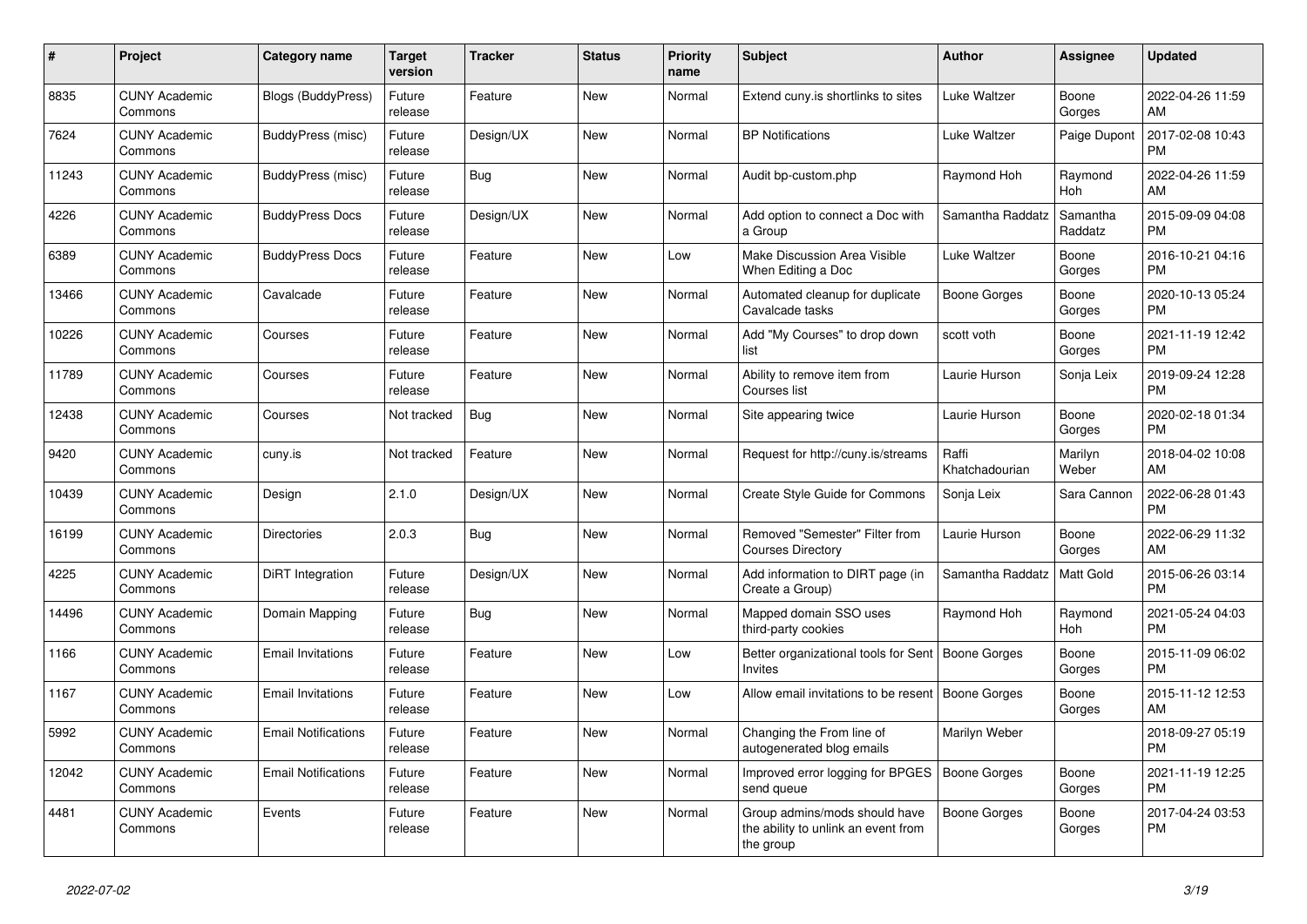| #     | Project                         | <b>Category name</b>           | <b>Target</b><br>version | <b>Tracker</b> | <b>Status</b> | <b>Priority</b><br>name | <b>Subject</b>                                                                             | Author              | Assignee              | <b>Updated</b>                |
|-------|---------------------------------|--------------------------------|--------------------------|----------------|---------------|-------------------------|--------------------------------------------------------------------------------------------|---------------------|-----------------------|-------------------------------|
| 4592  | <b>CUNY Academic</b><br>Commons | Events                         | Future<br>release        | Design/UX      | New           | Normal                  | Event Creation - Venue Dropdown<br>Slow                                                    | Samantha Raddatz    | Boone<br>Gorges       | 2015-09-14 04:56<br>PM.       |
| 6749  | <b>CUNY Academic</b><br>Commons | Events                         | Future<br>release        | Bug            | New           | Low                     | BPEO iCal request can trigger<br>very large number of DB queries                           | Boone Gorges        | Raymond<br>Hoh        | 2016-11-15 10:09<br><b>PM</b> |
| 11531 | <b>CUNY Academic</b><br>Commons | Events                         | Future<br>release        | Feature        | New           | Normal                  | Main Events calendar should<br>include non-public events that<br>user has access to        | scott voth          | Boone<br>Gorges       | 2019-06-11 10:00<br>AM        |
| 3580  | <b>CUNY Academic</b><br>Commons | Group Blogs                    | Future<br>release        | Feature        | New           | Normal                  | Multiple blogs per group                                                                   | Boone Gorges        | Boone<br>Gorges       | 2018-02-20 02:02<br><b>PM</b> |
| 11834 | <b>CUNY Academic</b><br>Commons | <b>Group Files</b>             | Future<br>release        | Feature        | New           | Normal                  | Improved tools for managing<br>group file folders                                          | Boone Gorges        | Sonja Leix            | 2019-09-06 03:55<br><b>PM</b> |
| 12091 | <b>CUNY Academic</b><br>Commons | <b>Group Files</b>             | Future<br>release        | Feature        | New           | Normal                  | Improved pre-upload file validation<br>for bp-group-documents                              | Boone Gorges        | Boone<br>Gorges       | 2019-11-14 01:21<br><b>PM</b> |
| 3059  | <b>CUNY Academic</b><br>Commons | Group Forums                   | Future<br>release        | Design/UX      | New           | Normal                  | Forum Post Permissable Content<br><b>Explanatory Text</b>                                  | Chris Stein         | Chris Stein           | 2015-04-02 11:27<br>AM        |
| 7928  | <b>CUNY Academic</b><br>Commons | Group Forums                   | Not tracked              | Bug            | New           | Normal                  | Duplicate Forum post                                                                       | Luke Waltzer        | Raymond<br>Hoh        | 2017-04-11 09:27<br><b>PM</b> |
| 13199 | <b>CUNY Academic</b><br>Commons | Group Forums                   | Future<br>release        | Feature        | New           | Normal                  | Favoring Groups over bbPress<br>plugin                                                     | Colin McDonald      | Colin<br>McDonald     | 2021-11-19 12:28<br>PM.       |
| 13358 | <b>CUNY Academic</b><br>Commons | Group Forums                   | Future<br>release        | Feature        | New           | Normal                  | Improved UI for group forum<br>threading settings                                          | <b>Boone Gorges</b> | Raymond<br><b>Hoh</b> | 2021-11-19 12:27<br><b>PM</b> |
| 13457 | <b>CUNY Academic</b><br>Commons | Group Forums                   | 2.0.3                    | Bug            | New           | High                    | Forum post not sending<br>notifications                                                    | Filipa Calado       | Raymond<br>Hoh        | 2022-06-29 11:32<br>AM        |
| 13370 | <b>CUNY Academic</b><br>Commons | Group Library                  | Future<br>release        | Feature        | New           | Normal                  | Library bulk deletion and folder<br>editing                                                | Colin McDonald      | Boone<br>Gorges       | 2020-10-13 10:41<br>AM        |
| 13650 | <b>CUNY Academic</b><br>Commons | Group Library                  | Future<br>release        | Feature        | New           | Normal                  | Forum Attachments in Group<br>Library                                                      | Laurie Hurson       |                       | 2021-11-19 12:30<br><b>PM</b> |
| 14309 | <b>CUNY Academic</b><br>Commons | Group Library                  | Future<br>release        | Feature        | New           | Normal                  | Better handling of<br>bp group document file download<br>attempts when file is not present | <b>Boone Gorges</b> | Boone<br>Gorges       | 2021-11-19 12:28<br><b>PM</b> |
| 11883 | <b>CUNY Academic</b><br>Commons | Help/Codex                     | Not tracked              | Support        | New           | Normal                  | Need Embedding Help Page<br>Update (Tableau)                                               | Anthony Wheeler     | scott voth            | 2019-09-24 08:49<br>AM        |
| 12392 | <b>CUNY Academic</b><br>Commons | Help/Codex                     | Not tracked              | Documentation  | New           | Normal                  | <b>Updates to Common Commons</b><br>Questions on Help Page                                 | scott voth          | Margaret<br>Galvan    | 2020-02-11 10:53<br>AM        |
| 10580 | <b>CUNY Academic</b><br>Commons | Information<br>Architecture    | Future<br>release        | Design/UX      | New           | Normal                  | Primary nav item review                                                                    | Boone Gorges        | Sara Cannon           | 2022-06-28 01:29<br><b>PM</b> |
| 13891 | <b>CUNY Academic</b><br>Commons | Internal Tools and<br>Workflow | 2.1.0                    | Feature        | New           | Normal                  | Migrate automated linting to<br>GitHub Actions                                             | Boone Gorges        | Jeremy Felt           | 2022-06-29 11:13<br>AM        |
| 15194 | <b>CUNY Academic</b><br>Commons | Internal Tools and<br>Workflow | 2.1.0                    | Feature        | New           | Normal                  | PHPCS sniff for un-restored<br>switch_to_blog() calls                                      | Boone Gorges        | Jeremy Felt           | 2022-05-26 10:45<br>AM        |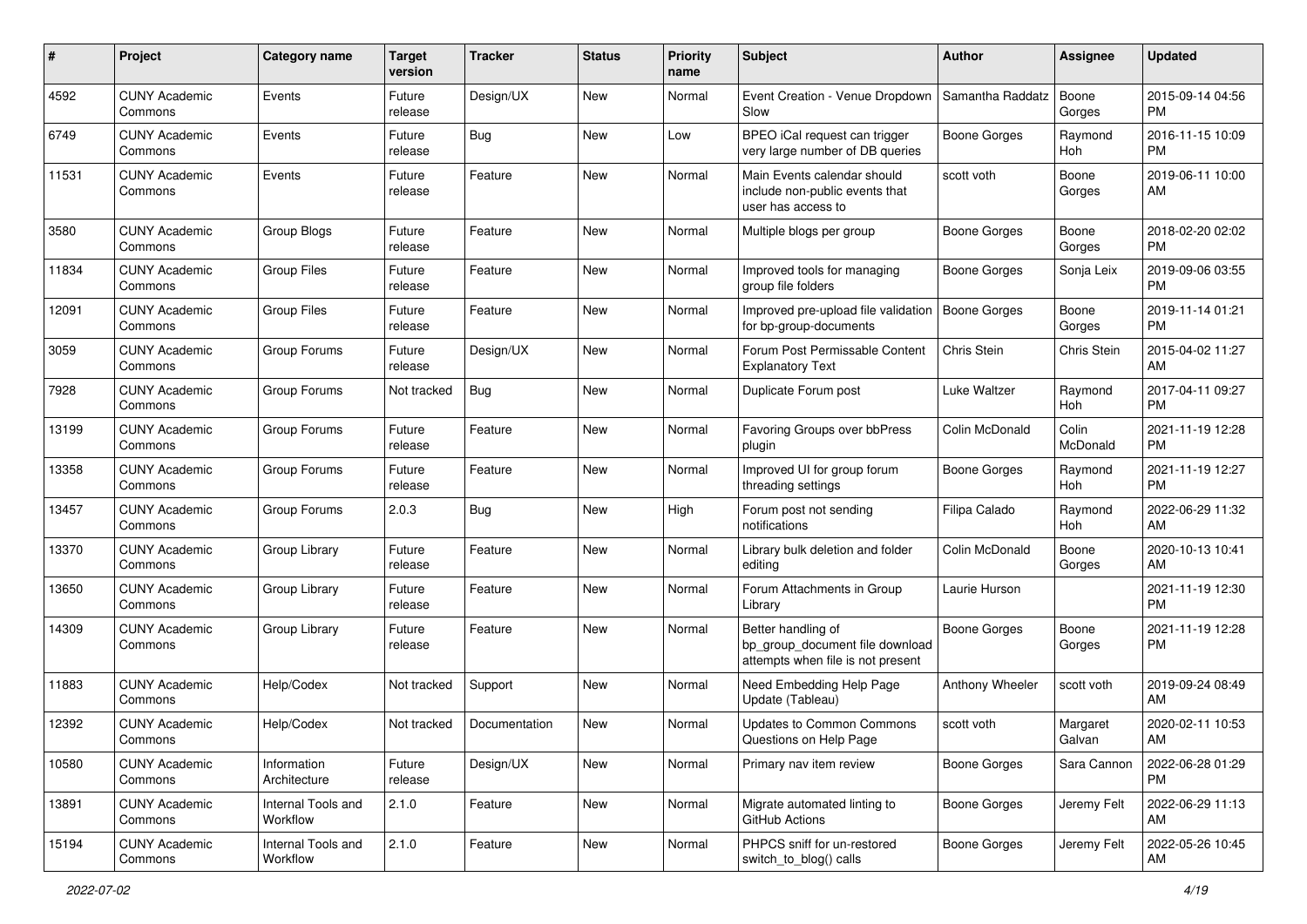| #     | Project                         | <b>Category name</b>    | <b>Target</b><br>version | <b>Tracker</b> | <b>Status</b> | <b>Priority</b><br>name | <b>Subject</b>                                                                 | <b>Author</b>       | Assignee            | <b>Updated</b>                |
|-------|---------------------------------|-------------------------|--------------------------|----------------|---------------|-------------------------|--------------------------------------------------------------------------------|---------------------|---------------------|-------------------------------|
| 12382 | <b>CUNY Academic</b><br>Commons | Membership              | Not tracked              | Support        | New           | Normal                  | Email request change                                                           | Marilyn Weber       | Marilyn<br>Weber    | 2020-02-06 12:56<br><b>PM</b> |
| 3565  | <b>CUNY Academic</b><br>Commons | My Commons              | Not tracked              | Documentation  | New           | Normal                  | Load Newest inconsistencies                                                    | Chris Stein         | scott voth          | 2015-11-09 01:16<br><b>PM</b> |
| 4535  | <b>CUNY Academic</b><br>Commons | My Commons              | Future<br>release        | <b>Bug</b>     | <b>New</b>    | Low                     | My Commons filter issue                                                        | scott voth          | Raymond<br>Hoh      | 2015-09-01 11:17<br>AM        |
| 8440  | <b>CUNY Academic</b><br>Commons | Onboarding              | Not tracked              | <b>Bug</b>     | <b>New</b>    | Normal                  | Create Test Email Accounts for<br><b>Onboarding Project</b>                    | Stephen Real        | Stephen Real        | 2017-08-01 09:49<br><b>PM</b> |
| 10794 | <b>CUNY Academic</b><br>Commons | Performance             | Not tracked              | Bug            | New           | Normal                  | Memcached connection<br>occasionally breaks                                    | Boone Gorges        | Boone<br>Gorges     | 2018-12-06 03:30<br><b>PM</b> |
| 14908 | <b>CUNY Academic</b><br>Commons | Performance             |                          | Bug            | New           | Normal                  | Stale object cache on cdev                                                     | Raymond Hoh         | Boone<br>Gorges     | 2021-12-07 09:45<br>AM        |
| 14787 | <b>CUNY Academic</b><br>Commons | Plugin Packages         | Future<br>release        | Feature        | <b>New</b>    | Normal                  | Creating a "Design" plugin<br>package                                          | Laurie Hurson       | scott voth          | 2022-04-27 04:56<br><b>PM</b> |
| 2753  | <b>CUNY Academic</b><br>Commons | <b>Public Portfolio</b> | Future<br>release        | Feature        | <b>New</b>    | Normal                  | Create actual actual tagification in<br>academic interests and other<br>fields | Micki Kaufman       | Boone<br>Gorges     | 2015-01-05 08:52<br><b>PM</b> |
| 3048  | <b>CUNY Academic</b><br>Commons | <b>Public Portfolio</b> | Future<br>release        | Feature        | New           | Low                     | Images for rich text profile fields                                            | <b>Boone Gorges</b> | Boone<br>Gorges     | 2014-02-19 12:56<br><b>PM</b> |
| 4253  | <b>CUNY Academic</b><br>Commons | Public Portfolio        | Future<br>release        | Design/UX      | New           | Normal                  | Encourage users to add portfolio<br>content                                    | Samantha Raddatz    | Samantha<br>Raddatz | 2015-07-07 11:32<br>AM        |
| 4622  | <b>CUNY Academic</b><br>Commons | <b>Public Portfolio</b> | Future<br>release        | Design/UX      | New           | Normal                  | <b>Profile Visibility Settings</b>                                             | Samantha Raddatz    | Samantha<br>Raddatz | 2015-09-21 12:18<br><b>PM</b> |
| 10354 | <b>CUNY Academic</b><br>Commons | Public Portfolio        | Future<br>release        | Feature        | New           | Normal                  | Opt out of Having a Profile Page                                               | scott voth          | <b>Chris Stein</b>  | 2020-05-12 10:43<br>AM        |
| 11496 | <b>CUNY Academic</b><br>Commons | <b>Public Portfolio</b> | 1.15.2                   | Support        | <b>New</b>    | Normal                  | Replace Twitter Icon on Member<br>Portfolio page                               | scott voth          | Boone<br>Gorges     | 2019-06-06 01:03<br><b>PM</b> |
| 14184 | <b>CUNY Academic</b><br>Commons | <b>Public Portfolio</b> | Future<br>release        | Feature        | <b>New</b>    | Normal                  | Centralized mechanism for storing<br>Campus affiliations                       | Boone Gorges        | Boone<br>Gorges     | 2022-01-04 11:35<br>AM        |
| 3506  | <b>CUNY Academic</b><br>Commons | Publicity               | 1.7                      | Publicity      | New           | Normal                  | Prepare 1.7 email messaging                                                    | Micki Kaufman       | Micki<br>Kaufman    | 2014-10-01 12:36<br><b>PM</b> |
| 3509  | <b>CUNY Academic</b><br>Commons | Publicity               | 1.7                      | Publicity      | New           | Normal                  | Create 1.7 digital signage imagery                                             | Micki Kaufman       | Marilyn<br>Weber    | 2014-10-01 12:40<br><b>PM</b> |
| 9643  | <b>CUNY Academic</b><br>Commons | Publicity               | Not tracked              | Feature        | <b>New</b>    | Normal                  | Create a page on the Commons<br>for logos etc.                                 | Stephen Real        | Stephen Real        | 2018-04-24 10:53<br>AM        |
| 12247 | <b>CUNY Academic</b><br>Commons | Publicity               | Not tracked              | Support        | New           | Normal                  | Screenshot of First Commons<br>Homepage                                        | scott voth          | scott voth          | 2020-01-14 12:08<br><b>PM</b> |
| 3615  | <b>CUNY Academic</b><br>Commons | Redmine                 | Not tracked              | Feature        | <b>New</b>    | Low                     | Create Redmine issues via email                                                | Dominic Giglio      | Boone<br>Gorges     | 2017-11-16 11:36<br>AM        |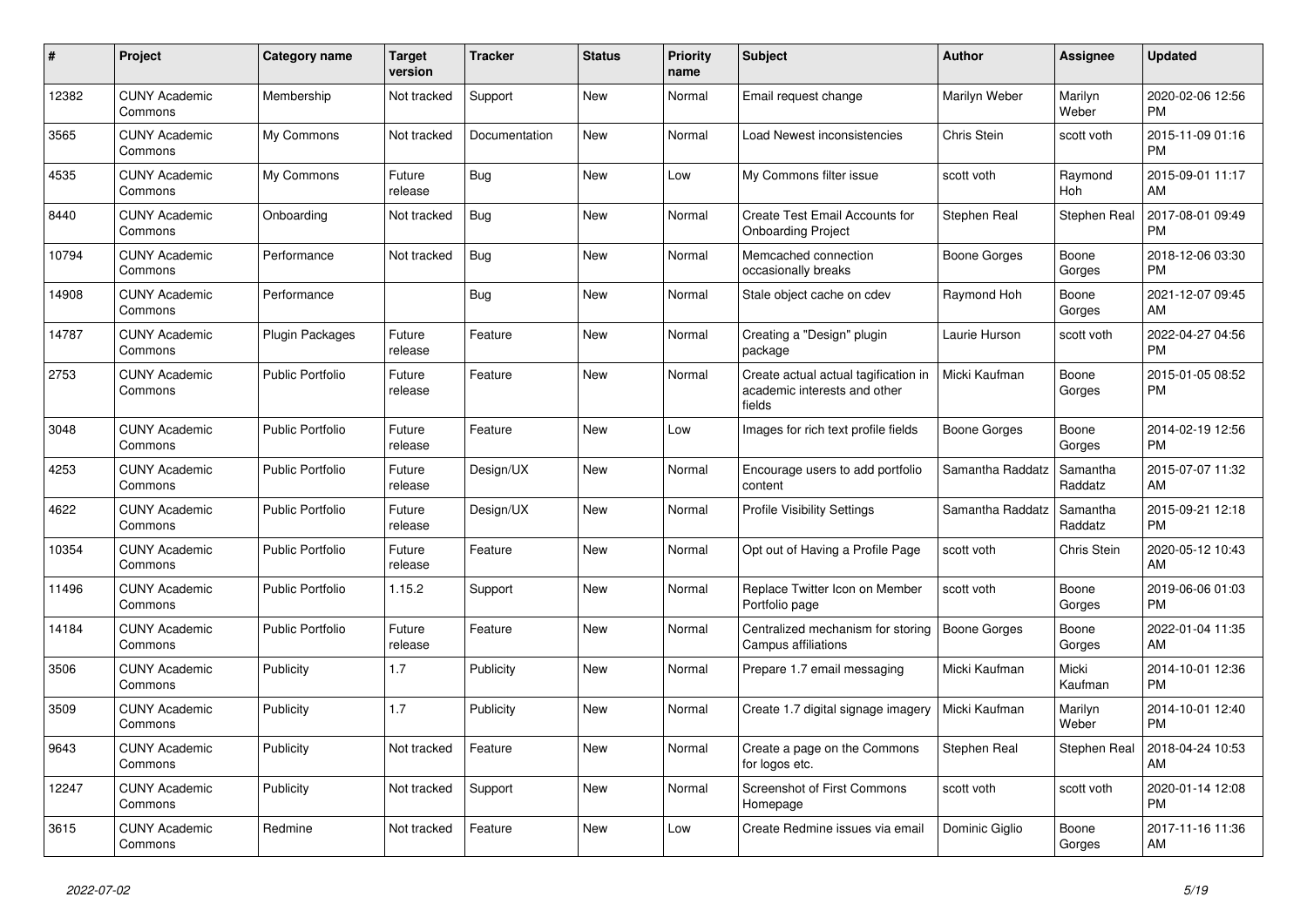| $\pmb{\#}$ | Project                         | <b>Category name</b>     | <b>Target</b><br>version | <b>Tracker</b> | <b>Status</b> | <b>Priority</b><br>name | <b>Subject</b>                                                                                                                                        | <b>Author</b>           | Assignee              | <b>Updated</b>                |
|------------|---------------------------------|--------------------------|--------------------------|----------------|---------------|-------------------------|-------------------------------------------------------------------------------------------------------------------------------------------------------|-------------------------|-----------------------|-------------------------------|
| 308        | <b>CUNY Academic</b><br>Commons | Registration             | Future<br>release        | Feature        | <b>New</b>    | Normal                  | Group recommendations for<br>signup process                                                                                                           | Boone Gorges            | Samantha<br>Raddatz   | 2015-11-09 05:07<br><b>PM</b> |
| 11860      | <b>CUNY Academic</b><br>Commons | Registration             | Future<br>release        | Feature        | <b>New</b>    | Normal                  | <b>Ensure Students Are Aware They</b><br>Can Use Aliases At Registration                                                                              | scott voth              |                       | 2019-09-24 08:46<br>AM        |
| 13430      | <b>CUNY Academic</b><br>Commons | Reply By Email           | Not tracked              | Bug            | <b>New</b>    | Normal                  | Delay in RBE                                                                                                                                          | Luke Waltzer            | Raymond<br><b>Hoh</b> | 2020-10-13 11:16<br>AM        |
| 16177      | <b>CUNY Academic</b><br>Commons | Reply By Email           |                          | Bug            | New           | Normal                  | Switch to Inbound mode for RBE                                                                                                                        | Raymond Hoh             | Raymond<br>Hoh        | 2022-05-30 04:32<br><b>PM</b> |
| 9729       | <b>CUNY Academic</b><br>Commons | <b>SEO</b>               | Not tracked              | Support        | New           | Normal                  | 503 Errors showing on<br>newlaborforum.cuny.edu                                                                                                       | Diane Krauthamer        | Raymond<br>Hoh        | 2018-05-22 04:48<br><b>PM</b> |
| 13048      | <b>CUNY Academic</b><br>Commons | Shortcodes and<br>embeds | Future<br>release        | Feature        | New           | Normal                  | Jupyter Notebooks support                                                                                                                             | Boone Gorges            |                       | 2020-07-14 11:46<br>AM        |
| 13331      | <b>CUNY Academic</b><br>Commons | Site cloning             | Future<br>release        | Bug            | <b>New</b>    | Normal                  | Combine Site Template and Clone<br>operations                                                                                                         | Boone Gorges            | Jeremy Felt           | 2021-11-19 12:39<br><b>PM</b> |
| 5050       | <b>CUNY Academic</b><br>Commons | Social Paper             | Future<br>release        | Feature        | <b>New</b>    | Low                     | Making comments visible in SP<br>editing mode (SP suggestion #1)                                                                                      | Marilyn Weber           | Samantha<br>Raddatz   | 2019-09-17 11:10<br><b>PM</b> |
| 5052       | <b>CUNY Academic</b><br>Commons | Social Paper             | Future<br>release        | Feature        | <b>New</b>    | Low                     | Sentence by sentence or line by<br>line comments (SP suggestion #3)                                                                                   | Marilyn Weber           | Boone<br>Gorges       | 2016-02-11 10:24<br><b>PM</b> |
| 5053       | <b>CUNY Academic</b><br>Commons | Social Paper             | Future<br>release        | Feature        | <b>New</b>    | Low                     | Scrollable menu to add readers<br>(SP suggestion #4)                                                                                                  | Marilyn Weber           | Samantha<br>Raddatz   | 2016-04-21 05:21<br><b>PM</b> |
| 5058       | <b>CUNY Academic</b><br>Commons | Social Paper             | Future<br>release        | Feature        | <b>New</b>    | Low                     | Can there be a clearer signal that<br>even when comments have<br>already been made you add<br>comments by clicking on the side?<br>(SP suggestion #5) | Marilyn Weber           | Samantha<br>Raddatz   | 2016-02-11 10:24<br><b>PM</b> |
| 5182       | <b>CUNY Academic</b><br>Commons | Social Paper             | Future<br>release        | Design/UX      | <b>New</b>    | Normal                  | "Publishing" a private paper on<br>social paper?                                                                                                      | Raffi<br>Khatchadourian | Boone<br>Gorges       | 2016-10-13 04:12<br><b>PM</b> |
| 5183       | <b>CUNY Academic</b><br>Commons | Social Paper             | Future<br>release        | Design/UX      | New           | Normal                  | Creating a new paper when<br>viewing an existing paper                                                                                                | Raffi<br>Khatchadourian | Samantha<br>Raddatz   | 2016-02-02 12:09<br><b>PM</b> |
| 5199       | <b>CUNY Academic</b><br>Commons | Social Paper             | Future<br>release        | Feature        | <b>New</b>    | Normal                  | add tables to the SP editor                                                                                                                           | Marilyn Weber           |                       | 2016-10-24 11:27<br>AM        |
| 5205       | <b>CUNY Academic</b><br>Commons | Social Paper             | Future<br>release        | Feature        | New           | Normal                  | Social Paper folders                                                                                                                                  | Marilyn Weber           |                       | 2016-02-11 10:24<br><b>PM</b> |
| 5282       | <b>CUNY Academic</b><br>Commons | Social Paper             | Future<br>release        | Bug            | New           | Normal                  | Replying via email directs to paper<br>but not individual comment.                                                                                    | Marilyn Weber           | Raymond<br>Hoh        | 2016-03-02 01:48<br><b>PM</b> |
| 5397       | <b>CUNY Academic</b><br>Commons | Social Paper             | Future<br>release        | Feature        | <b>New</b>    | Normal                  | frustrating to have to<br>enable/disable in SP                                                                                                        | Marilyn Weber           | Samantha<br>Raddatz   | 2016-04-20 03:39<br><b>PM</b> |
| 5488       | <b>CUNY Academic</b><br>Commons | Social Paper             | Future<br>release        | Bug            | <b>New</b>    | Normal                  | Add a "last edited by" field to<br>Social Paper group directories                                                                                     | Boone Gorges            |                       | 2016-04-21 10:05<br><b>PM</b> |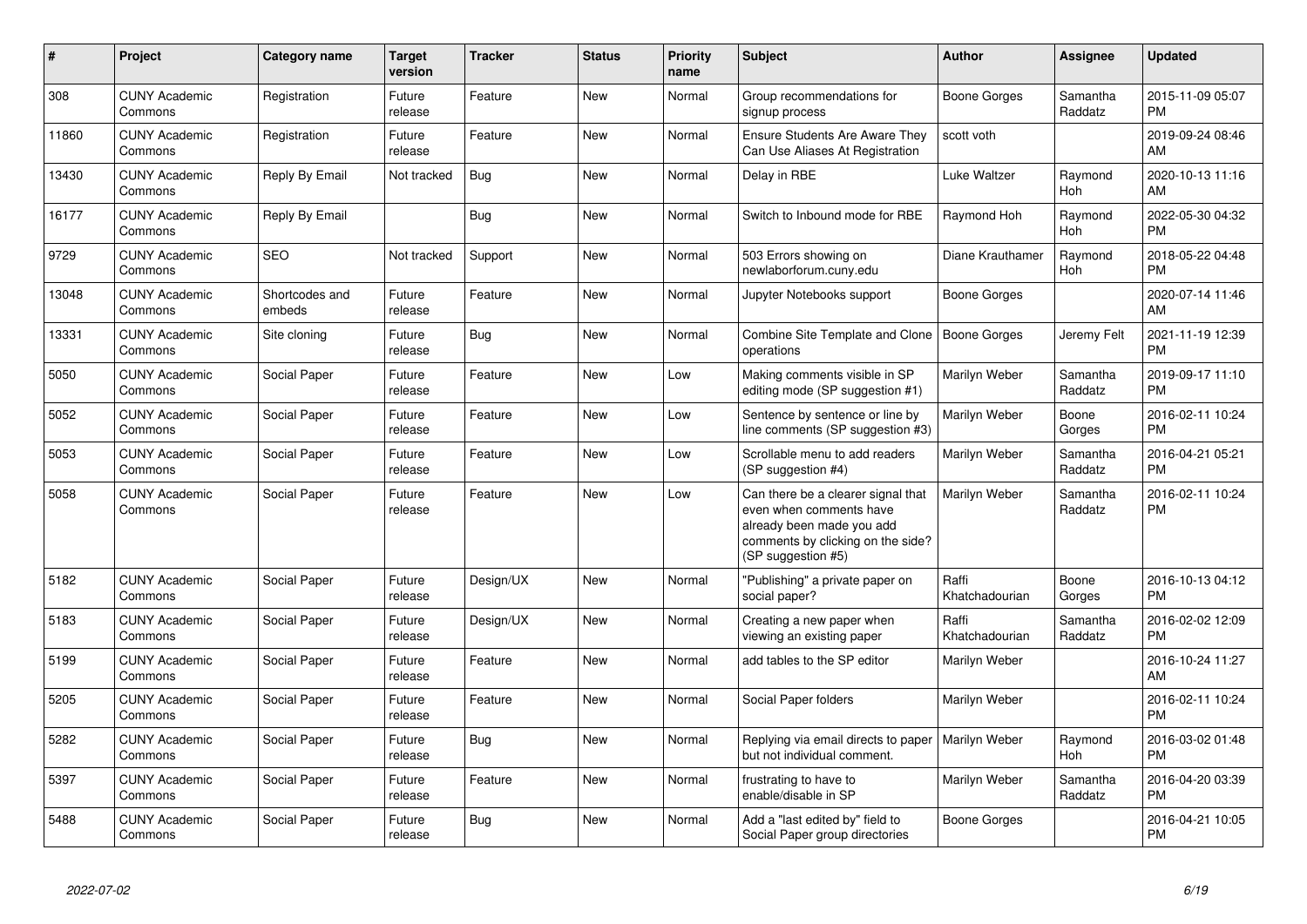| #     | Project                         | <b>Category name</b>     | <b>Target</b><br>version | <b>Tracker</b> | <b>Status</b> | <b>Priority</b><br>name | <b>Subject</b>                                                                                               | <b>Author</b>           | <b>Assignee</b> | <b>Updated</b>                |
|-------|---------------------------------|--------------------------|--------------------------|----------------|---------------|-------------------------|--------------------------------------------------------------------------------------------------------------|-------------------------|-----------------|-------------------------------|
| 5489  | <b>CUNY Academic</b><br>Commons | Social Paper             | Future<br>release        | Feature        | <b>New</b>    | Normal                  | Asc/desc sorting for Social Paper<br>directories                                                             | Boone Gorges            |                 | 2016-04-21 10:06<br><b>PM</b> |
| 7663  | <b>CUNY Academic</b><br>Commons | Social Paper             | Future<br>release        | Bug            | <b>New</b>    | Normal                  | Social Paper notifications not<br>formatted correctly on secondary<br>sites                                  | Boone Gorges            | Boone<br>Gorges | 2018-04-16 03:52<br><b>PM</b> |
| 7981  | <b>CUNY Academic</b><br>Commons | Social Paper             | Future<br>release        | Bug            | <b>New</b>    | Normal                  | Social Paper comments should<br>not go to spam                                                               | Luke Waltzer            | Boone<br>Gorges | 2018-04-16 03:52<br><b>PM</b> |
| 4222  | <b>CUNY Academic</b><br>Commons | User Experience          | Future<br>release        | Design/UX      | <b>New</b>    | Normal                  | Add information to 'Delete<br>Account' page                                                                  | Samantha Raddatz        | scott voth      | 2015-06-26 11:35<br>AM        |
| 3657  | <b>CUNY Academic</b><br>Commons | WordPress (misc)         | Not tracked              | Feature        | <b>New</b>    | Normal                  | Create alert for GC email<br>addresses                                                                       | <b>Matt Gold</b>        | Matt Gold       | 2016-04-14 11:29<br><b>PM</b> |
| 6332  | <b>CUNY Academic</b><br>Commons | WordPress (misc)         | Future<br>release        | Feature        | <b>New</b>    | Normal                  | Allow uploaded files to be marked<br>as private in an ad hoc way                                             | <b>Boone Gorges</b>     |                 | 2016-10-17 11:41<br><b>PM</b> |
| 6755  | <b>CUNY Academic</b><br>Commons | WordPress (misc)         | Future<br>release        | Bug            | New           | Normal                  | Cannot Deactivate Plugin                                                                                     | Laura Kane              |                 | 2016-11-16 01:12<br><b>PM</b> |
| 9346  | <b>CUNY Academic</b><br>Commons | WordPress (misc)         | Not tracked              | Bug            | New           | Normal                  | Clone cetls.bmcc.cuny.edu for<br>development                                                                 | Owen Roberts            | Raymond<br>Hoh  | 2018-03-06 05:35<br><b>PM</b> |
| 11024 | <b>CUNY Academic</b><br>Commons | WordPress (misc)         | Future<br>release        | Bug            | New           | Normal                  | Subsites should not show "you<br>should update your .htaccess<br>now" notice after permalink setting<br>save | Boone Gorges            |                 | 2019-01-28 01:35<br><b>PM</b> |
| 11624 | <b>CUNY Academic</b><br>Commons | WordPress (misc)         | Not tracked              | Support        | <b>New</b>    | Normal                  | Change pages into posts or swap<br>database for a Commons site?                                              | Stephen Klein           | Raymond<br>Hoh  | 2019-07-09 11:04<br>AM        |
| 11843 | <b>CUNY Academic</b><br>Commons | WordPress (misc)         | Future<br>release        | Design/UX      | <b>New</b>    | Normal                  | Tweaking the Gutenberg Editor<br>Interface                                                                   | Laurie Hurson           |                 | 2022-04-26 12:00<br><b>PM</b> |
| 13835 | <b>CUNY Academic</b><br>Commons | WordPress (misc)         | Future<br>release        | Feature        | New           | Normal                  | Allow OneSearch widget to have<br>'CUNY' as campus                                                           | Boone Gorges            | Boone<br>Gorges | 2021-11-19 12:39<br><b>PM</b> |
| 15767 | <b>CUNY Academic</b><br>Commons | WordPress (misc)         |                          | Support        | New           | Normal                  | Site loading slowly                                                                                          | scott voth              | Boone<br>Gorges | 2022-04-04 08:56<br><b>PM</b> |
| 16255 | <b>CUNY Academic</b><br>Commons | WordPress (misc)         |                          | <b>Bug</b>     | New           | Normal                  | Need to define 'MULTISITE'<br>constant in wp-config.php                                                      | Raymond Hoh             |                 | 2022-06-19 09:31<br>AM        |
| 364   | <b>CUNY Academic</b><br>Commons | <b>WordPress Plugins</b> | Future<br>release        | Feature        | <b>New</b>    | Normal                  | <b>Bulletin Board</b>                                                                                        | <b>Matt Gold</b>        |                 | 2015-01-05 08:50<br><b>PM</b> |
| 3691  | <b>CUNY Academic</b><br>Commons | <b>WordPress Plugins</b> | Future<br>release        | Bug            | <b>New</b>    | Normal                  | <b>WPMU Domain Mapping</b><br>Debugging on cdev                                                              | Raymond Hoh             | Matt Gold       | 2014-12-12 09:04<br>AM        |
| 8498  | <b>CUNY Academic</b><br>Commons | <b>WordPress Plugins</b> | Future<br>release        | Feature        | <b>New</b>    | Low                     | <b>Gravity Forms Email Users</b>                                                                             | Raffi<br>Khatchadourian | Matt Gold       | 2017-10-13 12:58<br><b>PM</b> |
| 9926  | <b>CUNY Academic</b><br>Commons | <b>WordPress Plugins</b> | Future<br>release        | Bug            | <b>New</b>    | Normal                  | twitter-mentions-as-comments<br>cron jobs can run long                                                       | Boone Gorges            | Boone<br>Gorges | 2018-10-24 12:34<br><b>PM</b> |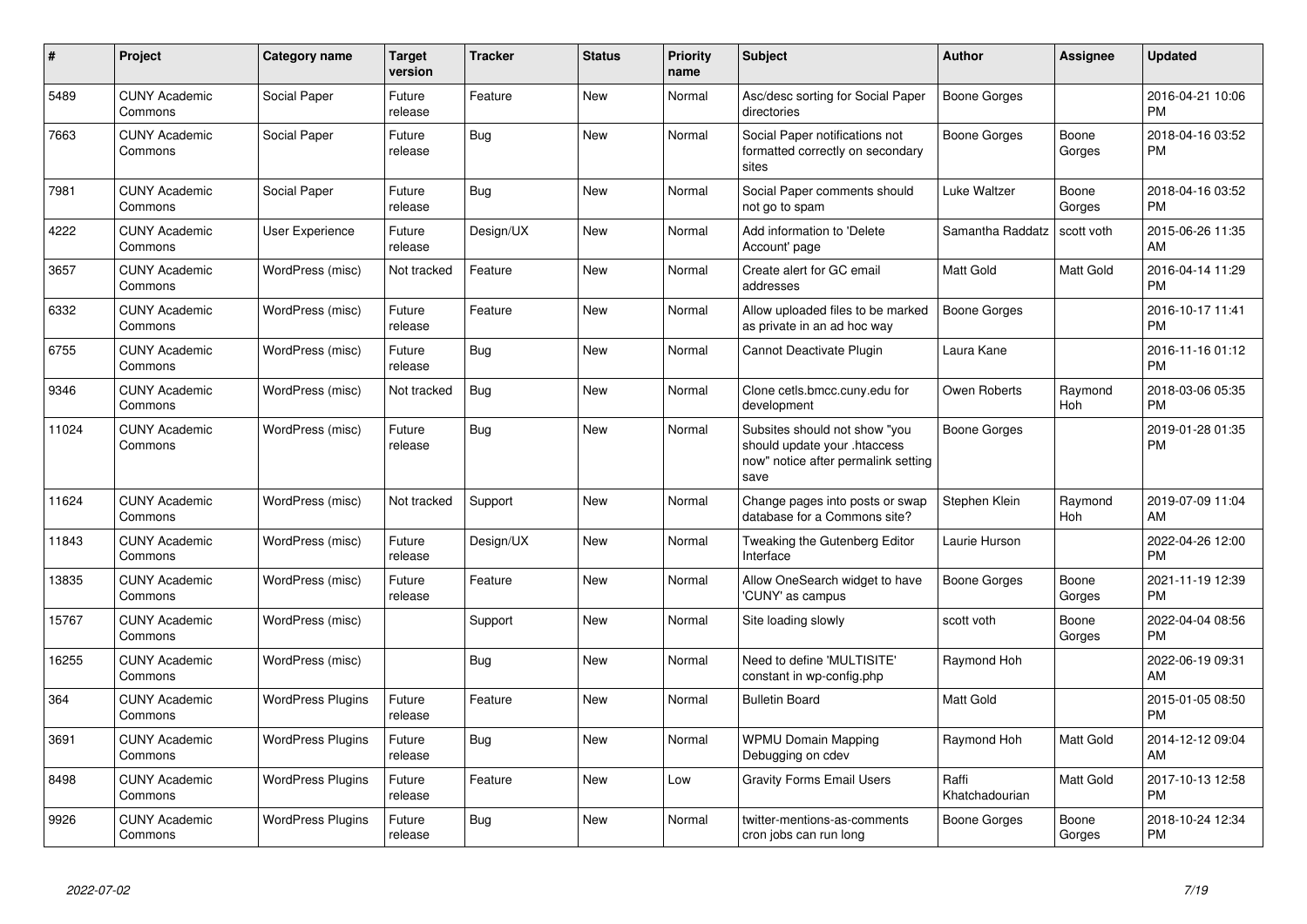| $\pmb{\#}$ | <b>Project</b>                  | Category name            | <b>Target</b><br>version | <b>Tracker</b> | <b>Status</b> | <b>Priority</b><br>name | <b>Subject</b>                                                                        | <b>Author</b>           | Assignee            | <b>Updated</b>                |
|------------|---------------------------------|--------------------------|--------------------------|----------------|---------------|-------------------------|---------------------------------------------------------------------------------------|-------------------------|---------------------|-------------------------------|
| 11545      | <b>CUNY Academic</b><br>Commons | <b>WordPress Plugins</b> | Not tracked              | Support        | New           | Normal                  | <b>Twitter searches in WordPress</b>                                                  | Gina Cherry             | <b>Matt Gold</b>    | 2019-09-23 01:03<br><b>PM</b> |
| 12573      | <b>CUNY Academic</b><br>Commons | <b>WordPress Plugins</b> | Future<br>release        | Bug            | <b>New</b>    | Normal                  | <b>CommentPress Core Issues</b>                                                       | scott voth              |                     | 2020-03-24 04:32<br><b>PM</b> |
| 14987      | <b>CUNY Academic</b><br>Commons | <b>WordPress Plugins</b> | Future<br>release        | <b>Bug</b>     | New           | Normal                  | Elementor update causes<br>database freeze-up                                         | Boone Gorges            | Boone<br>Gorges     | 2021-11-29 12:02<br><b>PM</b> |
| 16314      | <b>CUNY Academic</b><br>Commons | <b>WordPress Plugins</b> |                          | Feature        | <b>New</b>    | Normal                  | Install Multicollab plug-in?                                                          | Raffi<br>Khatchadourian |                     | 2022-06-29 03:44<br><b>PM</b> |
| 16319      | <b>CUNY Academic</b><br>Commons | <b>WordPress Plugins</b> | 2.0.3                    | Bug            | New           | Normal                  | <b>Request for Events Calendar Pro</b><br>5.14.2 update                               | Raymond Hoh             | Raymond<br>Hoh      | 2022-07-01 04:16<br><b>PM</b> |
| 8211       | <b>CUNY Academic</b><br>Commons | <b>WordPress Themes</b>  | Future<br>release        | Feature        | New           | Normal                  | Theme Suggestions: Material<br>Design-Inspired Themes                                 | Margaret Galvan         | Margaret<br>Galvan  | 2017-08-07 02:48<br><b>PM</b> |
| 14911      | <b>CUNY Academic</b><br>Commons | <b>WordPress Themes</b>  | Not tracked              | Support        | <b>New</b>    | Normal                  | Twentytwentyone theme                                                                 | Marilyn Weber           |                     | 2021-10-28 10:37<br>AM        |
| 2571       | <b>NYCDH Community</b><br>Site  |                          |                          | Feature        | Assigned      | Normal                  | Add Google custom search box to<br>homepage                                           | <b>Mark Newton</b>      | Raymond<br>Hoh      | 2013-05-18 07:49<br><b>PM</b> |
| 2574       | <b>NYCDH Community</b><br>Site  |                          |                          | Feature        | Assigned      | Normal                  | Add Way to Upload Files to<br>Groups                                                  | <b>Mark Newton</b>      | Raymond<br>Hoh      | 2013-05-18 07:46<br><b>PM</b> |
| 2577       | <b>NYCDH Community</b><br>Site  |                          |                          | Feature        | Assigned      | Low                     | Investigate Potential to Add Links<br>to the Forum                                    | Mark Newton             | Alex Gil            | 2013-05-16 09:40<br><b>PM</b> |
| 2618       | <b>NYCDH Community</b><br>Site  |                          |                          | Bug            | Assigned      | Low                     | Mark blogs as spam when created<br>by users marked as spam                            | <b>Matt Gold</b>        | Boone<br>Gorges     | 2013-06-09 11:38<br><b>PM</b> |
| 8992       | <b>NYCDH Community</b><br>Site  |                          |                          | Bug            | Assigned      | Normal                  | Multiple RBE error reports                                                            | Matt Gold               | Raymond<br>Hoh      | 2017-12-11 05:43<br><b>PM</b> |
| 2612       | <b>CUNY Academic</b><br>Commons |                          | Not tracked              | Publicity      | Assigned      | Normal                  | Pinterest site for the Commons                                                        | local admin             | Sarah<br>Morgano    | 2016-03-04 11:19<br>AM        |
| 4235       | <b>CUNY Academic</b><br>Commons |                          | Not tracked              | Design/UX      | Assigned      | Normal                  | Explore user experience around<br>comments on forum topics vs docs                    | <b>Matt Gold</b>        | Samantha<br>Raddatz | 2015-07-21 10:23<br>AM        |
| 7828       | <b>CUNY Academic</b><br>Commons |                          | Not tracked              | Feature        | Assigned      | Normal                  | Theme Assessment 2017                                                                 | Margaret Galvan         | Margaret<br>Galvan  | 2017-05-02 10:41<br><b>PM</b> |
| 8837       | <b>CUNY Academic</b><br>Commons |                          | Not tracked              | Feature        | Assigned      | Normal                  | Create a form to request info from<br>people requesting premium<br>themes and plugins | <b>Matt Gold</b>        | Marilyn<br>Weber    | 2017-11-14 03:35<br><b>PM</b> |
| 10368      | <b>CUNY Academic</b><br>Commons |                          | Future<br>release        | Feature        | Assigned      | Normal                  | Use ORCID data to populate<br>academic profile page                                   | Stephen Francoeur       | Boone<br>Gorges     | 2018-09-25 01:53<br><b>PM</b> |
| 11517      | <b>CUNY Academic</b><br>Commons |                          | Not tracked              | Feature        | Assigned      | Normal                  | wp-accessibility plugin should not<br>strip 'target="_blank"' by default              | Boone Gorges            | Laurie Hurson       | 2019-09-24 09:57<br>AM        |
| 11519      | <b>CUNY Academic</b><br>Commons |                          | Not tracked              | Support        | Assigned      | Normal                  | comment option not appearing                                                          | Marilyn Weber           |                     | 2019-09-24 10:28<br>AM        |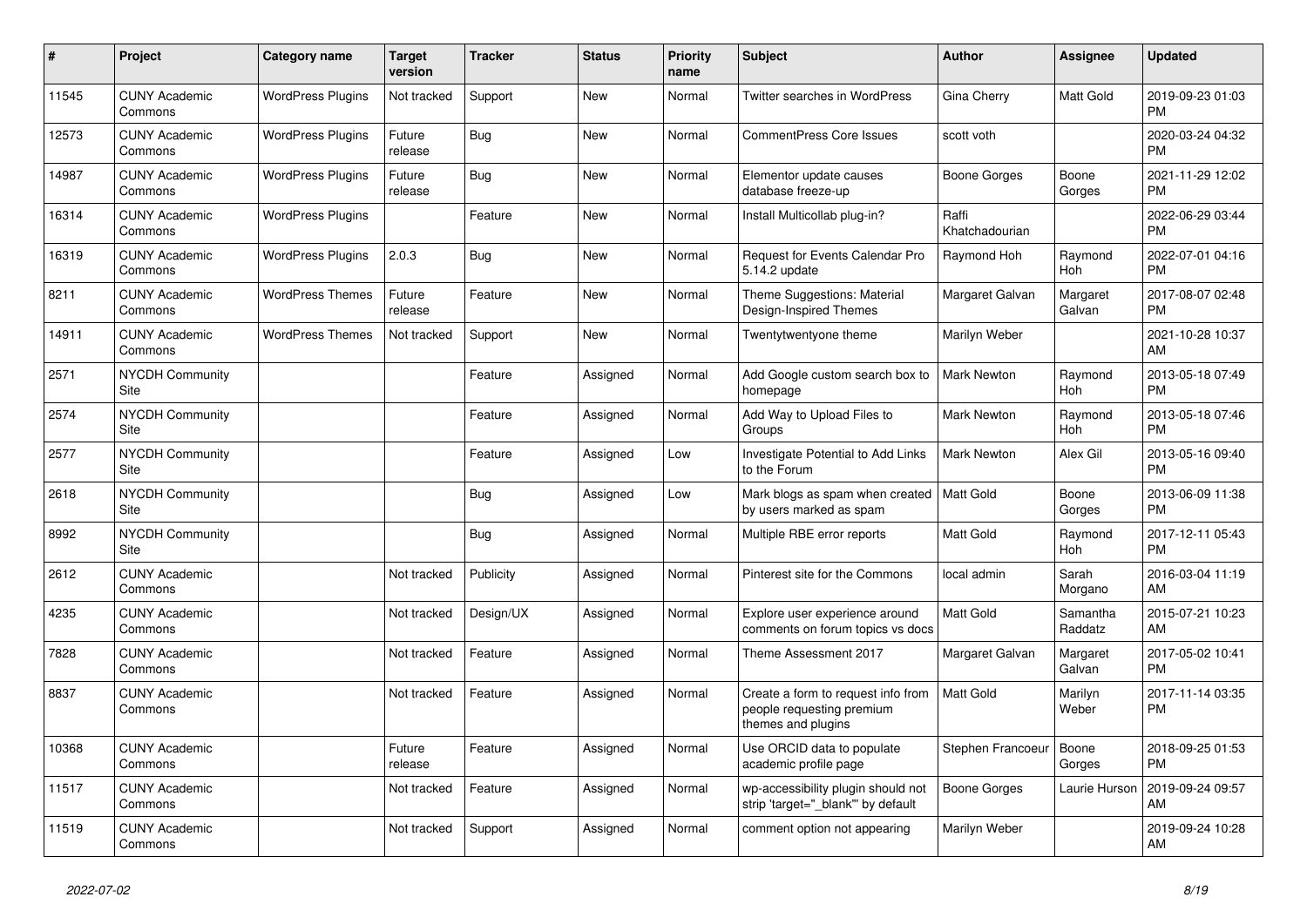| #     | Project                         | <b>Category name</b> | <b>Target</b><br>version | <b>Tracker</b> | <b>Status</b> | Priority<br>name | <b>Subject</b>                                                       | <b>Author</b>      | <b>Assignee</b>     | <b>Updated</b>                |
|-------|---------------------------------|----------------------|--------------------------|----------------|---------------|------------------|----------------------------------------------------------------------|--------------------|---------------------|-------------------------------|
| 12436 | <b>CUNY Academic</b><br>Commons |                      | Not tracked              | Bug            | Assigned      | Normal           | Nightly system downtime                                              | Boone Gorges       |                     | 2020-08-01 09:30<br>AM        |
| 2666  | <b>CUNY Academic</b><br>Commons | About page           | Not tracked              | Documentation  | Assigned      | Normal           | Update About Text                                                    | Chris Stein        | Luke Waltzer        | 2016-03-04 11:19<br>AM        |
| 8900  | <b>CUNY Academic</b><br>Commons | Accessibility        | Future<br>release        | Feature        | Assigned      | Normal           | Look into tools to enforce<br>accessibility in WP environment        | Matt Gold          | Boone<br>Gorges     | 2022-04-26 11:59<br>AM        |
| 8901  | <b>CUNY Academic</b><br>Commons | Accessibility        | Future<br>release        | Feature        | Assigned      | Normal           | Theme analysis for accessibility                                     | Matt Gold          | Boone<br>Gorges     | 2022-04-26 11:59<br>AM        |
| 1460  | <b>CUNY Academic</b><br>Commons | Analytics            | Future<br>release        | Feature        | Assigned      | Normal           | <b>Update System Report</b>                                          | <b>Brian Foote</b> | Boone<br>Gorges     | 2015-11-09 06:13<br><b>PM</b> |
| 4070  | <b>CUNY Academic</b><br>Commons | Analytics            | Not tracked              | Support        | Assigned      | Normal           | Request for JITP site analytics                                      | Matt Gold          | Seth Persons        | 2016-02-23 03:09<br><b>PM</b> |
| 5581  | <b>CUNY Academic</b><br>Commons | Analytics            | Future<br>release        | Feature        | Assigned      | Normal           | <b>Explore alternatives to Google</b><br>Analytics                   | <b>Matt Gold</b>   | Valerie<br>Townsend | 2020-04-17 03:12<br><b>PM</b> |
| 5691  | <b>CUNY Academic</b><br>Commons | Blogs (BuddyPress)   | Future<br>release        | Bug            | Assigned      | High             | Differing numbers on Sites display                                   | <b>Matt Gold</b>   | Raymond<br>Hoh      | 2016-06-13 01:37<br><b>PM</b> |
| 8836  | <b>CUNY Academic</b><br>Commons | Blogs (BuddyPress)   | Future<br>release        | Feature        | Assigned      | Normal           | Redesign site launch process                                         | Matt Gold          | Boone<br>Gorges     | 2019-10-03 02:49<br><b>PM</b> |
| 58    | <b>CUNY Academic</b><br>Commons | BuddyPress (misc)    | Future<br>release        | Feature        | Assigned      | Low              | Make member search sortable by<br>last name                          | Roberta Brody      | Boone<br>Gorges     | 2010-08-26 02:38<br><b>PM</b> |
| 310   | <b>CUNY Academic</b><br>Commons | BuddyPress (misc)    | Future<br>release        | Feature        | Assigned      | Low              | <b>Friend Request Email</b>                                          | <b>Matt Gold</b>   | Samantha<br>Raddatz | 2015-11-09 05:08<br><b>PM</b> |
| 377   | <b>CUNY Academic</b><br>Commons | BuddyPress (misc)    | Future<br>release        | Feature        | Assigned      | Normal           | Like buttons                                                         | Matt Gold          | Boone<br>Gorges     | 2010-11-16 05:13<br><b>PM</b> |
| 435   | <b>CUNY Academic</b><br>Commons | BuddyPress (misc)    | Future<br>release        | Feature        | Assigned      | Normal           | Include Avatar Images in Forum<br><b>Post Notification Emails</b>    | <b>Matt Gold</b>   | Boone<br>Gorges     | 2010-12-08 12:40<br><b>PM</b> |
| 500   | <b>CUNY Academic</b><br>Commons | BuddyPress (misc)    | Future<br>release        | Feature        | Assigned      | Normal           | <b>Export Group Data</b>                                             | <b>Matt Gold</b>   | Boone<br>Gorges     | 2010-12-19 12:09<br><b>PM</b> |
| 554   | <b>CUNY Academic</b><br>Commons | BuddyPress (misc)    | Future<br>release        | Feature        | Assigned      | Normal           | Add Trackback notifications to<br>site-wide activity feed            | Matt Gold          | Boone<br>Gorges     | 2015-11-09 06:19<br><b>PM</b> |
| 599   | <b>CUNY Academic</b><br>Commons | BuddyPress (misc)    | Future<br>release        | Feature        | Assigned      | Normal           | Consider adding rating plugins for<br><b>BuddyPress/BBPress</b>      | <b>Matt Gold</b>   | Boone<br>Gorges     | 2011-08-22 06:50<br><b>PM</b> |
| 635   | <b>CUNY Academic</b><br>Commons | BuddyPress (misc)    | Future<br>release        | Feature        | Assigned      | Normal           | Big Blue Button -<br>Videoconferencing in Groups and<br><b>Blogs</b> | <b>Matt Gold</b>   | Boone<br>Gorges     | 2011-03-14 03:24<br><b>PM</b> |
| 1423  | <b>CUNY Academic</b><br>Commons | BuddyPress (misc)    | Future<br>release        | Feature        | Assigned      | Low              | Show an avatar for pingback<br>comment activity items                | Boone Gorges       | Tahir Butt          | 2016-10-24 12:03<br><b>PM</b> |
| 2325  | <b>CUNY Academic</b><br>Commons | BuddyPress (misc)    | Future<br>release        | Feature        | Assigned      | Low              | Profile should have separate fields<br>for first/last names          | local admin        | Boone<br>Gorges     | 2015-11-09 06:09<br><b>PM</b> |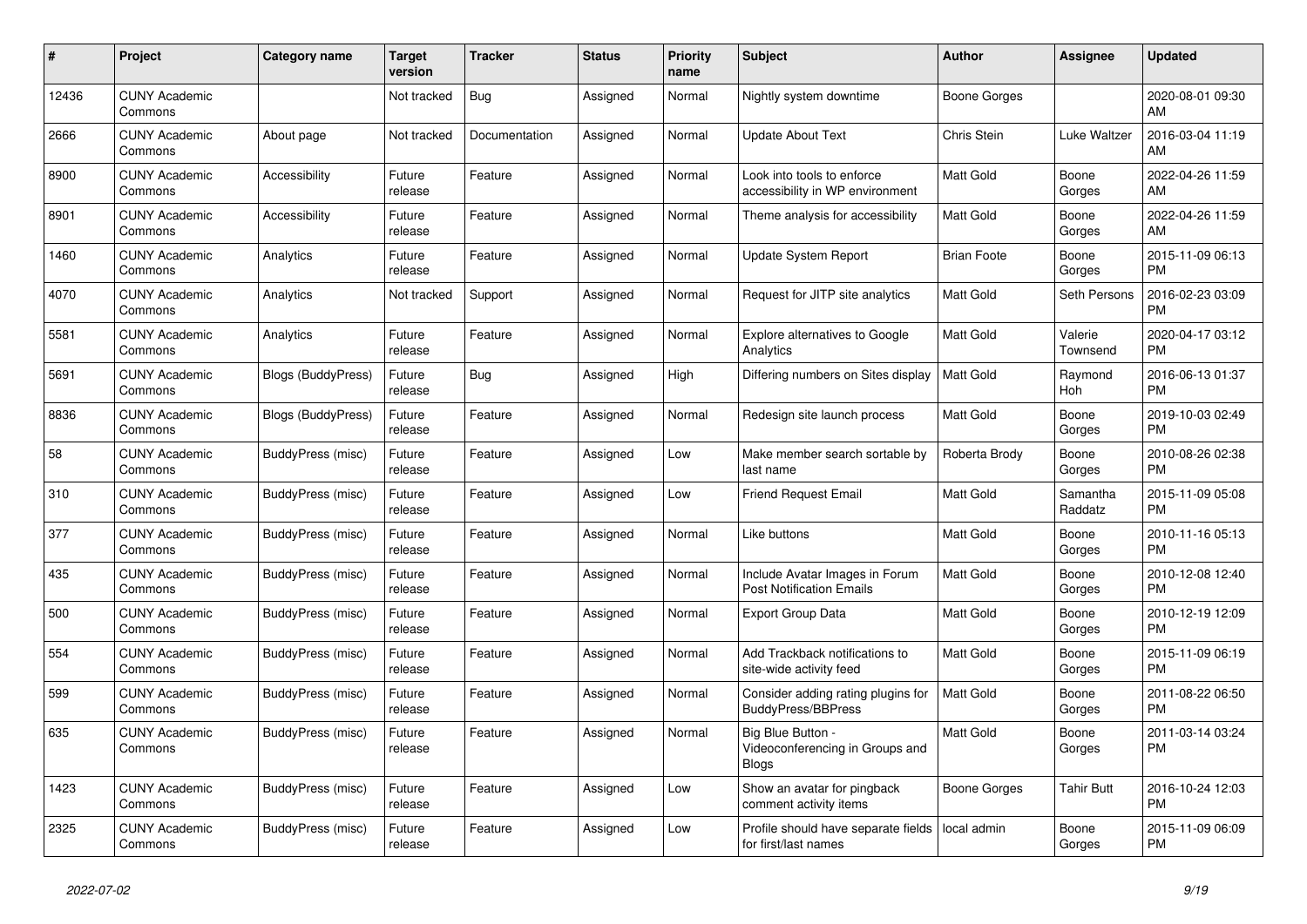| #     | Project                         | <b>Category name</b>       | <b>Target</b><br>version | <b>Tracker</b> | <b>Status</b> | Priority<br>name | <b>Subject</b>                                                                | Author              | <b>Assignee</b>     | <b>Updated</b>                |
|-------|---------------------------------|----------------------------|--------------------------|----------------|---------------|------------------|-------------------------------------------------------------------------------|---------------------|---------------------|-------------------------------|
| 519   | <b>CUNY Academic</b><br>Commons | <b>BuddyPress Docs</b>     | Future<br>release        | Feature        | Assigned      | Low              | TOC for individual docs - for new<br>BP "wiki-like" plugin                    | scott voth          | Boone<br>Gorges     | 2015-11-09 05:54<br>PM.       |
| 618   | <b>CUNY Academic</b><br>Commons | <b>BuddyPress Docs</b>     | Future<br>release        | Feature        | Assigned      | Normal           | BuddyPress Docs: export formats                                               | <b>Boone Gorges</b> | Boone<br>Gorges     | 2015-11-09 05:38<br><b>PM</b> |
| 1417  | <b>CUNY Academic</b><br>Commons | <b>BuddyPress Docs</b>     | Future<br>release        | Feature        | Assigned      | Low              | Bulk actions for BuddyPress Docs                                              | Boone Gorges        | Boone<br>Gorges     | 2016-10-17 10:41<br><b>PM</b> |
| 1422  | <b>CUNY Academic</b><br>Commons | <b>BuddyPress Docs</b>     | Future<br>release        | Feature        | Assigned      | Normal           | Make "created Doc" activity icons<br>non-mini                                 | <b>Boone Gorges</b> | Boone<br>Gorges     | 2015-11-09 05:48<br><b>PM</b> |
| 1744  | <b>CUNY Academic</b><br>Commons | <b>BuddyPress Docs</b>     | Future<br>release        | Feature        | Assigned      | Normal           | Spreadsheet-style Docs                                                        | Boone Gorges        | Boone<br>Gorges     | 2015-11-09 06:13<br><b>PM</b> |
| 2523  | <b>CUNY Academic</b><br>Commons | <b>BuddyPress Docs</b>     | Future<br>release        | Feature        | Assigned      | Normal           | Allow Users to Upload Images to<br><b>BP</b> Docs                             | <b>Matt Gold</b>    | Boone<br>Gorges     | 2015-11-09 06:14<br><b>PM</b> |
| 4027  | <b>CUNY Academic</b><br>Commons | Commons In A Box           | Not tracked              | Design/UX      | Assigned      | Normal           | Usability review of CBOX update<br>procedures                                 | Matt Gold           | Samantha<br>Raddatz | 2015-05-11 06:36<br><b>PM</b> |
| 860   | <b>CUNY Academic</b><br>Commons | Design                     | Future<br>release        | Design/UX      | Assigned      | Normal           | <b>Standardize Button Treatment</b><br><b>Across the Commons</b>              | Chris Stein         | Chris Stein         | 2014-05-01 09:45<br>AM.       |
| 2754  | <b>CUNY Academic</b><br>Commons | Design                     | Future<br>release        | Feature        | Assigned      | Normal           | Determine strategy for CAC logo<br>handling in top header                     | Micki Kaufman       | Chris Stein         | 2015-01-05 08:53<br><b>PM</b> |
| 8902  | <b>CUNY Academic</b><br>Commons | Design                     | Not tracked              | Feature        | Assigned      | Normal           | Report back on research on<br><b>BuddyPress themes</b>                        | Matt Gold           | Michael Smith       | 2017-11-10 12:31<br><b>PM</b> |
| 3524  | <b>CUNY Academic</b><br>Commons | Documentation              | Not tracked              | Documentation  | Assigned      | Normal           | Post describing all you can do<br>when starting up a new blog/group           | <b>Matt Gold</b>    | scott voth          | 2014-10-04 12:56<br><b>PM</b> |
| 1165  | <b>CUNY Academic</b><br>Commons | <b>Email Invitations</b>   | Future<br>release        | Feature        | Assigned      | Low              | Allow saved lists of invitees under<br>Send Invites                           | Boone Gorges        | Boone<br>Gorges     | 2015-11-09 06:03<br><b>PM</b> |
| 333   | <b>CUNY Academic</b><br>Commons | <b>Email Notifications</b> | Future<br>release        | Feature        | Assigned      | Low              | Delay Forum Notification Email<br>Delivery Until After Editing Period<br>Ends | <b>Matt Gold</b>    | Raymond<br>Hoh      | 2015-11-09 06:01<br><b>PM</b> |
| 15604 | <b>CUNY Academic</b><br>Commons | <b>Email Notifications</b> | Future<br>release        | Feature        | Assigned      | Normal           | Restructure Commons Group<br>Digest Email Messages                            | Matt Gold           | Boone<br>Gorges     | 2022-05-26 10:45<br>AM.       |
| 3475  | <b>CUNY Academic</b><br>Commons | Events                     | Future<br>release        | Feature        | Assigned      | Normal           | Request to add plugin to<br>streamline room<br>booking/appointment booking    | Naomi Barrettara    | Boone<br>Gorges     | 2014-12-01 05:14<br><b>PM</b> |
| 4053  | <b>CUNY Academic</b><br>Commons | Events                     | Future<br>release        | Feature        | Assigned      | Normal           | Create new tab for past events                                                | Matt Gold           | Boone<br>Gorges     | 2015-05-12 02:10<br>PM        |
| 4238  | <b>CUNY Academic</b><br>Commons | Events                     | Future<br>release        | Feature        | Assigned      | Normal           | Copy Events to Other Groups?                                                  | Matt Gold           | Boone<br>Gorges     | 2015-07-02 10:08<br>AM        |
| 4438  | <b>CUNY Academic</b><br>Commons | Events                     | Future<br>release        | <b>Bug</b>     | Assigned      | Normal           | Events Calendar - Export<br><b>Recurring Events</b>                           | scott voth          | Daniel Jones        | 2016-05-23 04:25<br><b>PM</b> |
| 4903  | <b>CUNY Academic</b><br>Commons | Events                     | Future<br>release        | Design/UX      | Assigned      | Normal           | Improving visual appearance of<br>event calendars                             | Matt Gold           | Boone<br>Gorges     | 2016-10-13 11:51<br>AM        |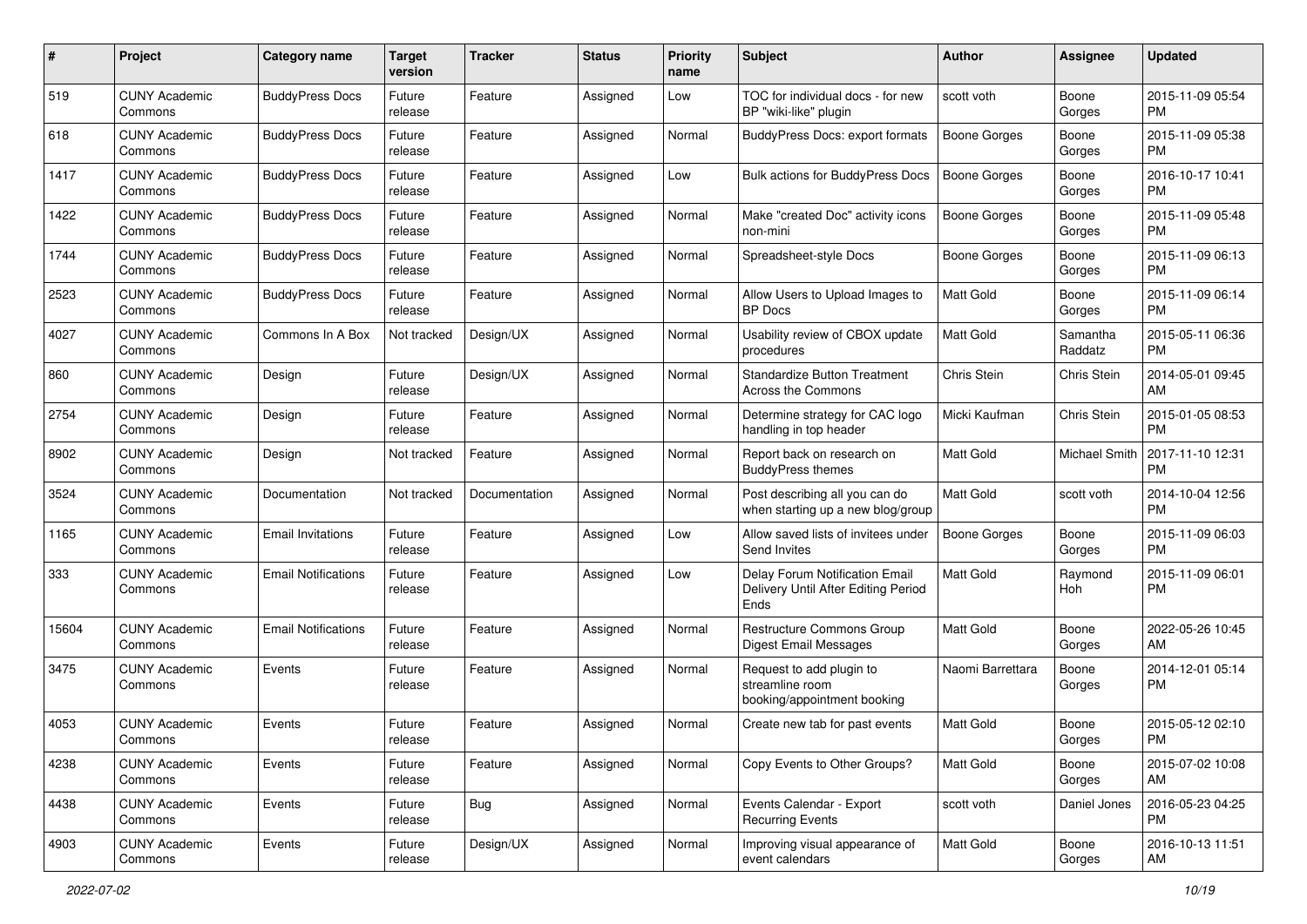| #     | <b>Project</b>                  | Category name      | <b>Target</b><br>version | <b>Tracker</b> | <b>Status</b> | <b>Priority</b><br>name | <b>Subject</b>                                                               | <b>Author</b>     | Assignee            | <b>Updated</b>                |
|-------|---------------------------------|--------------------|--------------------------|----------------|---------------|-------------------------|------------------------------------------------------------------------------|-------------------|---------------------|-------------------------------|
| 5016  | <b>CUNY Academic</b><br>Commons | Events             | Future<br>release        | Feature        | Assigned      | Low                     | Allow comments to be posted on<br>events                                     | <b>Matt Gold</b>  | Raymond<br>Hoh      | 2019-03-01 02:23<br><b>PM</b> |
| 5696  | <b>CUNY Academic</b><br>Commons | Events             | Future<br>release        | Feature        | Assigned      | Normal                  | Events Calendar - display options<br>/ calendar aggregation                  | <b>Matt Gold</b>  | Boone<br>Gorges     | 2016-10-13 11:44<br>AM        |
| 653   | <b>CUNY Academic</b><br>Commons | Group Blogs        | Future<br>release        | Feature        | Assigned      | Normal                  | Redesign Integration of Groups<br>and Blogs                                  | <b>Matt Gold</b>  | Samantha<br>Raddatz | 2015-11-09 05:40<br><b>PM</b> |
| 1192  | <b>CUNY Academic</b><br>Commons | <b>Group Files</b> | Future<br>release        | Feature        | Assigned      | Low                     | When posting group files, allow<br>users to add a category without<br>saving | <b>Matt Gold</b>  | Raymond<br>Hoh      | 2015-11-09 05:53<br><b>PM</b> |
| 3080  | <b>CUNY Academic</b><br>Commons | Group Files        | Future<br>release        | Feature        | Assigned      | Low                     | Create a system to keep track of<br>file changes                             | <b>Matt Gold</b>  | Boone<br>Gorges     | 2014-02-26 10:04<br><b>PM</b> |
| 3354  | <b>CUNY Academic</b><br>Commons | <b>Group Files</b> | Future<br>release        | Feature        | Assigned      | Low                     | Allow Group Download of Multiple<br><b>Selected Files</b>                    | <b>Matt Gold</b>  | Chris Stein         | 2014-08-01 08:50<br>AM        |
| 585   | <b>CUNY Academic</b><br>Commons | Group Forums       | Future<br>release        | Feature        | Assigned      | Normal                  | Merge Forum Topics                                                           | Sarah Morgano     | Boone<br>Gorges     | 2011-07-06 04:11<br><b>PM</b> |
| 3192  | <b>CUNY Academic</b><br>Commons | Group Forums       | Future<br>release        | Feature        | Assigned      | Normal                  | Customizable forum views for<br>bbPress 2.x group forums                     | Boone Gorges      | Raymond<br>Hoh      | 2015-11-09 12:47<br><b>PM</b> |
| 3193  | <b>CUNY Academic</b><br>Commons | Group Forums       | Future<br>release        | Feature        | Assigned      | Normal                  | bbPress 2.x dynamic roles and<br><b>RBE</b>                                  | Boone Gorges      | Boone<br>Gorges     | 2014-09-30 01:30<br><b>PM</b> |
| 4221  | <b>CUNY Academic</b><br>Commons | Group Forums       | Future<br>release        | Design/UX      | Assigned      | Normal                  | Add 'Number of Posts' display<br>option to Forum page                        | Samantha Raddatz  | Samantha<br>Raddatz | 2015-06-26 02:21<br><b>PM</b> |
| 5268  | <b>CUNY Academic</b><br>Commons | Group Forums       | Future<br>release        | Bug            | Assigned      | Normal                  | Long-time to post to multiple<br>groups                                      | Luke Waltzer      | Daniel Jones        | 2016-09-07 06:31<br><b>PM</b> |
| 6392  | <b>CUNY Academic</b><br>Commons | Group Forums       | Future<br>release        | Design/UX      | Assigned      | Low                     | Composition/Preview Panes in<br>Forum Posts                                  | Luke Waltzer      | Paige Dupont        | 2016-10-21 04:26<br><b>PM</b> |
| 9835  | <b>CUNY Academic</b><br>Commons | Group Forums       | Future<br>release        | Bug            | Assigned      | Normal                  | add a "like" function?                                                       | Marilyn Weber     | Erik Trainer        | 2018-06-05 01:49<br><b>PM</b> |
| 10659 | <b>CUNY Academic</b><br>Commons | Group Forums       | Future<br>release        | Feature        | Assigned      | Normal                  | Post to multiple groups via email                                            | <b>Matt Gold</b>  | Raymond<br>Hoh      | 2018-11-15 12:54<br>AM        |
| 2610  | <b>CUNY Academic</b><br>Commons | Group Invitations  | Future<br>release        | Feature        | Assigned      | Low                     | Request: Custom invitation<br>message to group invites                       | local admin       | Boone<br>Gorges     | 2015-11-09 06:13<br><b>PM</b> |
| 3308  | <b>CUNY Academic</b><br>Commons | Group Invitations  | Future<br>release        | Feature        | Assigned      | Normal                  | Allow members to rescind group<br>invitations                                | <b>Matt Gold</b>  | Boone<br>Gorges     | 2015-04-01 08:53<br><b>PM</b> |
| 481   | <b>CUNY Academic</b><br>Commons | Groups (misc)      | Future<br>release        | Feature        | Assigned      | Normal                  | ability to archive inactive groups<br>and blogs                              | Michael Mandiberg | Samantha<br>Raddatz | 2015-11-09 05:56<br><b>PM</b> |
| 3458  | <b>CUNY Academic</b><br>Commons | Groups (misc)      | Future<br>release        | Feature        | Assigned      | Normal                  | Filter Members of Group by<br>Campus                                         | Michael Smith     | Samantha<br>Raddatz | 2014-09-26 08:32<br><b>PM</b> |
| 9015  | <b>CUNY Academic</b><br>Commons | Groups (misc)      | Not tracked              | Outreach       | Assigned      | Normal                  | Email group admins the email<br>addresses of their groups                    | <b>Matt Gold</b>  | Matt Gold           | 2018-01-02 09:54<br>AM        |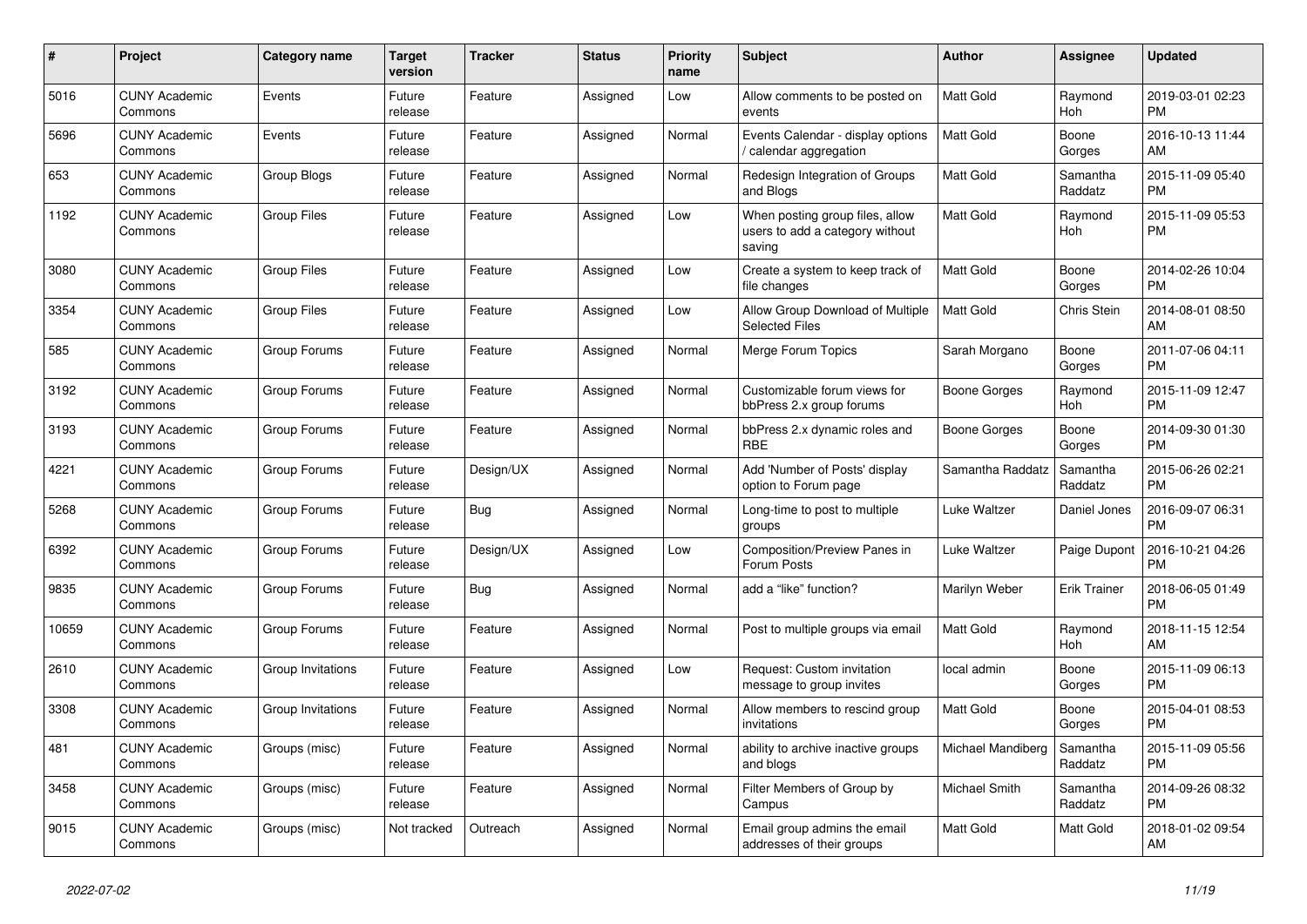| $\#$ | Project                         | <b>Category name</b>           | <b>Target</b><br>version | <b>Tracker</b> | <b>Status</b> | <b>Priority</b><br>name | <b>Subject</b>                                                                             | <b>Author</b>       | Assignee          | <b>Updated</b>                |
|------|---------------------------------|--------------------------------|--------------------------|----------------|---------------|-------------------------|--------------------------------------------------------------------------------------------|---------------------|-------------------|-------------------------------|
| 1888 | <b>CUNY Academic</b><br>Commons | Home Page                      | Future<br>release        | Feature        | Assigned      | Normal                  | Refactor BP MPO Activity Filter to<br>support proper pagination                            | Sarah Morgano       | Boone<br>Gorges   | 2014-05-01 07:11<br><b>PM</b> |
| 1983 | <b>CUNY Academic</b><br>Commons | Home Page                      | Future<br>release        | Feature        | Assigned      | Low                     | Media Library integration with<br><b>Featured Content plugin</b>                           | Boone Gorges        | Dominic<br>Giglio | 2014-03-17 10:34<br>AM        |
| 4980 | <b>CUNY Academic</b><br>Commons | Home Page                      | Future<br>release        | Feature        | Assigned      | Normal                  | <b>CAC Featured Content -- Adding</b><br>Randomization                                     | <b>Matt Gold</b>    | Boone<br>Gorges   | 2016-12-12 03:01<br><b>PM</b> |
| 6995 | <b>CUNY Academic</b><br>Commons | Home Page                      | Not tracked              | <b>Bug</b>     | Assigned      | Normal                  | member filter on homepage not<br>working                                                   | <b>Matt Gold</b>    | Raymond<br>Hoh    | 2016-12-11 09:46<br><b>PM</b> |
| 3230 | <b>CUNY Academic</b><br>Commons | Internal Tools and<br>Workflow | Not tracked              | Feature        | Assigned      | High                    | Scripts for quicker<br>provisioning/updating of<br>development environments                | <b>Boone Gorges</b> | Boone<br>Gorges   | 2016-01-26 04:54<br><b>PM</b> |
| 5234 | <b>CUNY Academic</b><br>Commons | Membership                     | Future<br>release        | Feature        | Assigned      | Normal                  | Write Unconfirmed patch for WP                                                             | Boone Gorges        | Boone<br>Gorges   | 2016-10-24 11:18<br>AM        |
| 3330 | <b>CUNY Academic</b><br>Commons | My Commons                     | Future<br>release        | Feature        | Assigned      | Normal                  | "Commons Information" tool                                                                 | Boone Gorges        | Chris Stein       | 2014-09-22 08:46<br><b>PM</b> |
| 3517 | <b>CUNY Academic</b><br>Commons | My Commons                     | Future<br>release        | Feature        | Assigned      | Normal                  | Mute/Unmute My Commons<br>updates                                                          | <b>Matt Gold</b>    | Raymond<br>Hoh    | 2015-11-09 01:19<br><b>PM</b> |
| 3536 | <b>CUNY Academic</b><br>Commons | My Commons                     | Future<br>release        | Feature        | Assigned      | Normal                  | Infinite Scroll on My Commons<br>page                                                      | Matt Gold           | Raymond<br>Hoh    | 2015-04-13 04:42<br><b>PM</b> |
| 3577 | <b>CUNY Academic</b><br>Commons | My Commons                     | Future<br>release        | Design/UX      | Assigned      | Normal                  | Replies to items in My Commons                                                             | Matt Gold           | Raymond<br>Hoh    | 2015-04-09 05:19<br><b>PM</b> |
| 9028 | <b>CUNY Academic</b><br>Commons | Onboarding                     | Future<br>release        | Feature        | Assigned      | Normal                  | suggest groups to new members<br>during the registration process                           | Matt Gold           | Chris Stein       | 2018-10-24 12:34<br><b>PM</b> |
| 9895 | <b>CUNY Academic</b><br>Commons | Onboarding                     | Future<br>release        | Feature        | Assigned      | Normal                  | Add "Accept Invitation"<br>link/button/function to Group<br>and/or Site invitation emails? | Luke Waltzer        | Boone<br>Gorges   | 2018-06-07 12:42<br><b>PM</b> |
| 5955 | <b>CUNY Academic</b><br>Commons | Outreach                       | Future<br>release        | Feature        | Assigned      | Normal                  | Create auto-newsletter for<br>commons members                                              | Matt Gold           | Luke Waltzer      | 2016-08-30 10:34<br>AM        |
| 2013 | <b>CUNY Academic</b><br>Commons | <b>Public Portfolio</b>        | Future<br>release        | Feature        | Assigned      | Low                     | Have Profile Privacy Options show<br>up only for filled-in fields                          | Matt Gold           | Boone<br>Gorges   | 2015-11-09 06:09<br><b>PM</b> |
| 2832 | <b>CUNY Academic</b><br>Commons | <b>Public Portfolio</b>        | Future<br>release        | Feature        | Assigned      | Normal                  | Improve interface for (not)<br>auto-linking profile fields                                 | Boone Gorges        | Chris Stein       | 2015-01-05 08:52<br><b>PM</b> |
| 2881 | <b>CUNY Academic</b><br>Commons | <b>Public Portfolio</b>        | Future<br>release        | Feature        | Assigned      | Normal                  | Redesign the UX for Profiles                                                               | Chris Stein         | Chris Stein       | 2016-10-13 12:45<br><b>PM</b> |
| 3042 | <b>CUNY Academic</b><br>Commons | <b>Public Portfolio</b>        | Future<br>release        | Feature        | Assigned      | Normal                  | Browsing member interests                                                                  | Matt Gold           | Boone<br>Gorges   | 2015-03-21 09:04<br><b>PM</b> |
| 3220 | <b>CUNY Academic</b><br>Commons | <b>Public Portfolio</b>        | Future<br>release        | Feature        | Assigned      | Normal                  | Add indent/outdent option to<br>Formatting Buttons on Profile<br>Page                      | Matt Gold           | Boone<br>Gorges   | 2014-05-21 10:39<br><b>PM</b> |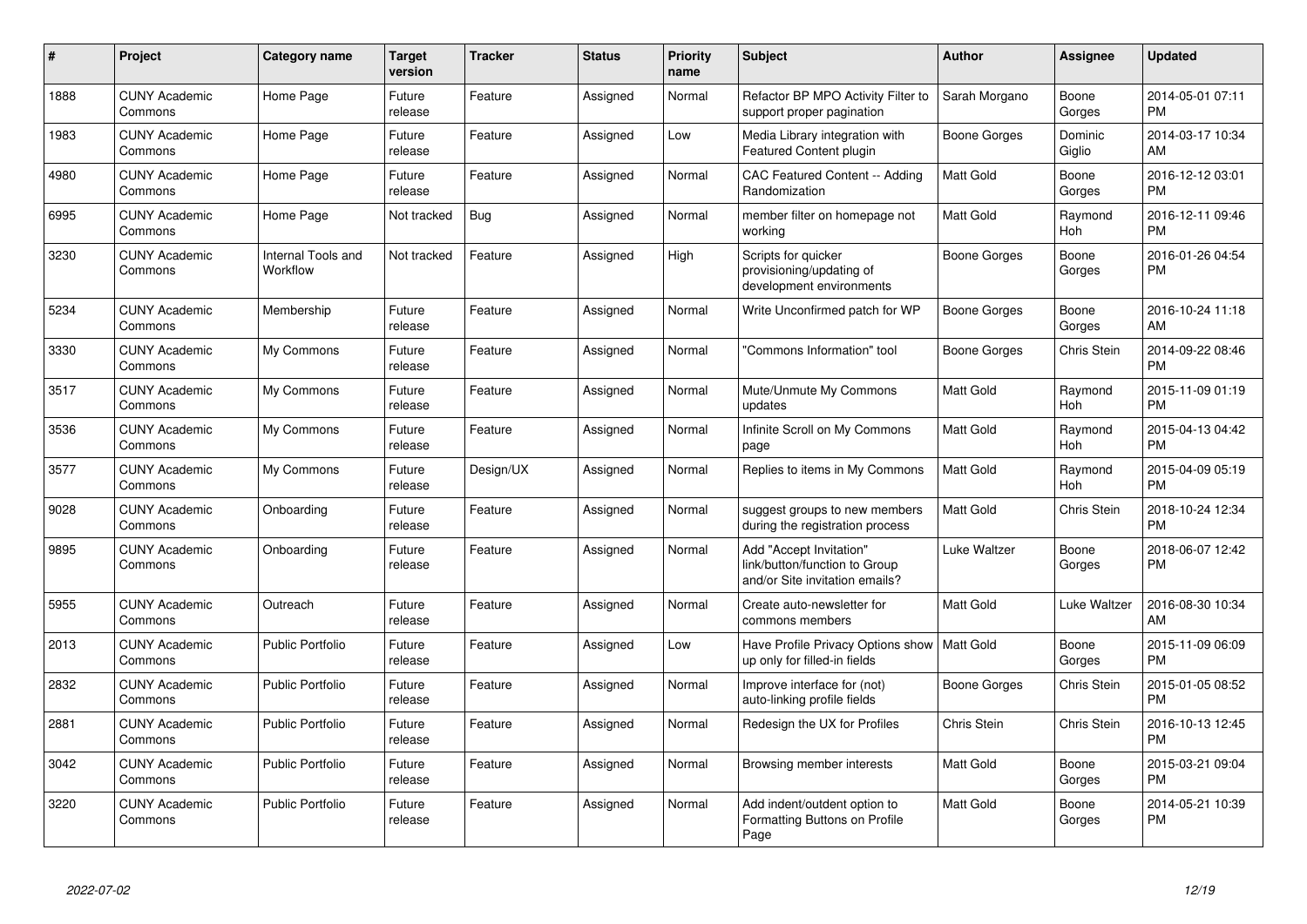| $\#$ | Project                         | <b>Category name</b>    | <b>Target</b><br>version | <b>Tracker</b> | <b>Status</b> | <b>Priority</b><br>name | <b>Subject</b>                                                        | <b>Author</b>    | Assignee            | <b>Updated</b>                |
|------|---------------------------------|-------------------------|--------------------------|----------------|---------------|-------------------------|-----------------------------------------------------------------------|------------------|---------------------|-------------------------------|
| 3768 | <b>CUNY Academic</b><br>Commons | <b>Public Portfolio</b> | Future<br>release        | Feature        | Assigned      | Normal                  | Institutions/Past positions on<br>public portfolios                   | Matt Gold        | Boone<br>Gorges     | 2018-04-23 10:44<br>AM        |
| 3770 | <b>CUNY Academic</b><br>Commons | <b>Public Portfolio</b> | Future<br>release        | Feature        | Assigned      | Normal                  | Improve Layout/Formatting of<br>Positions Area on Public Portfolios   | <b>Matt Gold</b> | <b>Chris Stein</b>  | 2015-04-01 09:17<br><b>PM</b> |
| 4404 | <b>CUNY Academic</b><br>Commons | <b>Public Portfolio</b> | Future<br>release        | Design/UX      | Assigned      | Normal                  | Change color of permissions info<br>on portfolio editing interface    | Matt Gold        | Samantha<br>Raddatz | 2015-08-11 05:28<br><b>PM</b> |
| 5827 | <b>CUNY Academic</b><br>Commons | <b>Public Portfolio</b> | Future<br>release        | Bug            | Assigned      | Normal                  | Academic Interests square bracket<br>links not working                | scott voth       | Chris Stein         | 2016-08-11 11:59<br><b>PM</b> |
| 3510 | <b>CUNY Academic</b><br>Commons | Publicity               | 1.7                      | Publicity      | Assigned      | Normal                  | Post on the News Blog re: 'My<br>Commons'                             | Micki Kaufman    | Sarah<br>Morgano    | 2014-10-15 11:18<br>AM        |
| 3511 | <b>CUNY Academic</b><br>Commons | Publicity               | 1.7                      | Publicity      | Assigned      | Normal                  | Social media for 1.7                                                  | Micki Kaufman    | Sarah<br>Morgano    | 2014-10-14 03:32<br><b>PM</b> |
| 6115 | <b>CUNY Academic</b><br>Commons | Publicity               | Not tracked              | Feature        | Assigned      | Normal                  | create digital signage for GC                                         | Matt Gold        | scott voth          | 2016-10-11 10:09<br><b>PM</b> |
| 940  | <b>CUNY Academic</b><br>Commons | Redmine                 | Future<br>release        | Feature        | Assigned      | Low                     | Communication with users after<br>releases                            | Matt Gold        | Dominic<br>Giglio   | 2012-09-09 04:36<br><b>PM</b> |
| 370  | <b>CUNY Academic</b><br>Commons | Registration            | Future<br>release        | Feature        | Assigned      | High                    | <b>Guest Accounts</b>                                                 | <b>Matt Gold</b> | <b>Matt Gold</b>    | 2015-04-09 09:33<br><b>PM</b> |
| 5225 | <b>CUNY Academic</b><br>Commons | Registration            | Future<br>release        | Feature        | Assigned      | Normal                  | On-boarding Issues                                                    | Luke Waltzer     | Samantha<br>Raddatz | 2016-02-12 02:58<br><b>PM</b> |
| 6671 | <b>CUNY Academic</b><br>Commons | Reply By Email          | Not tracked              | Bug            | Assigned      | Normal                  | "Post too often" RBE error<br>message                                 | Matt Gold        | Raymond<br>Hoh      | 2016-11-11 09:55<br>AM        |
| 8976 | <b>CUNY Academic</b><br>Commons | Reply By Email          | Not tracked              | Feature        | Assigned      | Normal                  | Package RBE new topics posting?                                       | <b>Matt Gold</b> | Raymond<br>Hoh      | 2017-12-04 02:34<br><b>PM</b> |
| 3002 | <b>CUNY Academic</b><br>Commons | Search                  | Future<br>release        | Feature        | Assigned      | Normal                  | Overhaul CAC search by using<br>external search appliance             | Boone Gorges     | Boone<br>Gorges     | 2020-07-15 03:05<br><b>PM</b> |
| 3662 | <b>CUNY Academic</b><br>Commons | <b>SEO</b>              | Future<br>release        | Feature        | Assigned      | Normal                  | Duplicate Content/SEO/Google<br>issues                                | <b>Matt Gold</b> | Raymond<br>Hoh      | 2015-04-13 04:37<br><b>PM</b> |
| 8898 | <b>CUNY Academic</b><br>Commons | Social Paper            | Not tracked              | Feature        | Assigned      | Normal                  | Usage data on docs and social<br>paper                                | Matt Gold        | Matt Gold           | 2017-11-16 11:32<br>AM        |
| 6426 | <b>CUNY Academic</b><br>Commons | Spam/Spam<br>Prevention | Future<br>release        | Feature        | Assigned      | Normal                  | Force captcha on all comments?                                        | Matt Gold        | <b>Tahir Butt</b>   | 2016-10-24 02:06<br><b>PM</b> |
| 8666 | <b>CUNY Academic</b><br>Commons | Teaching                | Not tracked              | Documentation  | Assigned      | Normal                  | Create Teaching on the Commons<br>Resource Page                       | Matt Gold        | Laurie Hurson       | 2019-09-23 03:16<br><b>PM</b> |
| 3090 | <b>CUNY Academic</b><br>Commons | Twitter page            | Future<br>release        | Feature        | Assigned      | Normal                  | Prevent Retweets from showing<br>up on Commons twitter page           | Matt Gold        | <b>Tahir Butt</b>   | 2016-10-24 11:31<br>AM        |
| 3473 | <b>CUNY Academic</b><br>Commons | User Experience         | Future<br>release        | Feature        | Assigned      | Normal                  | Commons profile: Add help info<br>about "Positions" replacing "title" | Keith Miyake     | Samantha<br>Raddatz | 2015-11-09 02:28<br><b>PM</b> |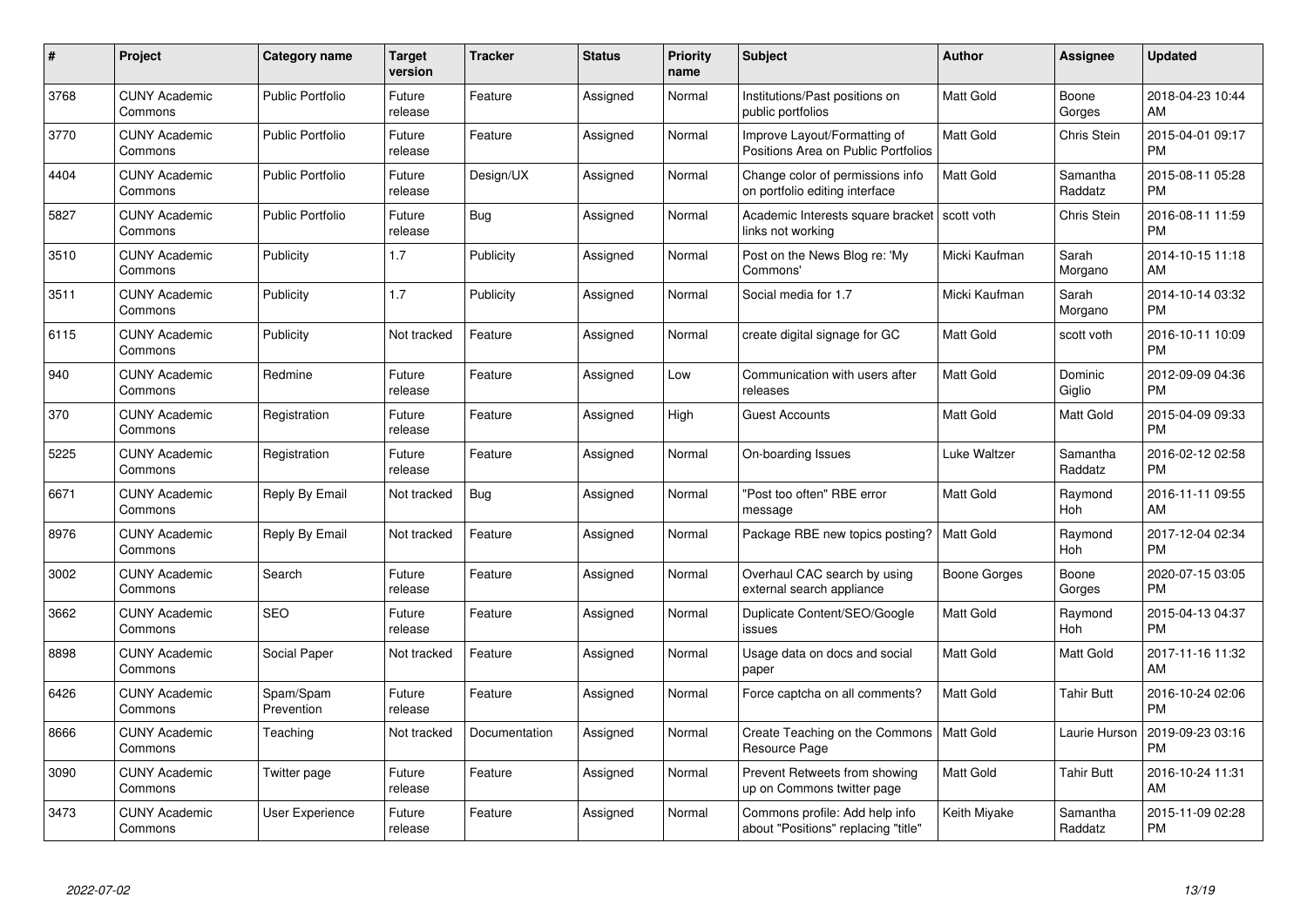| #     | <b>Project</b>                  | Category name            | <b>Target</b><br>version | <b>Tracker</b> | <b>Status</b> | <b>Priority</b><br>name | <b>Subject</b>                                                                            | <b>Author</b>           | Assignee            | <b>Updated</b>                |
|-------|---------------------------------|--------------------------|--------------------------|----------------|---------------|-------------------------|-------------------------------------------------------------------------------------------|-------------------------|---------------------|-------------------------------|
| 4661  | <b>CUNY Academic</b><br>Commons | <b>User Experience</b>   | Future<br>release        | <b>Bug</b>     | Assigned      | Normal                  | <b>Simplify Events text</b>                                                               | <b>Matt Gold</b>        | Samantha<br>Raddatz | 2015-10-02 09:06<br><b>PM</b> |
| 5316  | <b>CUNY Academic</b><br>Commons | <b>User Experience</b>   | Future<br>release        | Feature        | Assigned      | Normal                  | Prompt user email address<br>updates                                                      | Matt Gold               | Stephen Real        | 2016-12-21 03:30<br><b>PM</b> |
| 6298  | <b>CUNY Academic</b><br>Commons | User Experience          | Not tracked              | Design/UX      | Assigned      | Normal                  | Examine data from survey                                                                  | <b>Matt Gold</b>        | Margaret<br>Galvan  | 2016-10-14 12:16<br><b>PM</b> |
| 9941  | <b>CUNY Academic</b><br>Commons | Wiki                     | Not tracked              | Support        | Assigned      | Normal                  | Wiki functionality                                                                        | Matt Gold               | Boone<br>Gorges     | 2018-06-26 10:57<br>AM        |
| 287   | <b>CUNY Academic</b><br>Commons | WordPress (misc)         | Future<br>release        | Feature        | Assigned      | Normal                  | Create troubleshooting tool for<br>account sign-up                                        | Matt Gold               | Boone<br>Gorges     | 2015-11-09 06:17<br><b>PM</b> |
| 365   | <b>CUNY Academic</b><br>Commons | WordPress (misc)         | Future<br>release        | Feature        | Assigned      | Normal                  | <b>Create Mouseover Tooltips</b><br>throughout Site                                       | Matt Gold               | Chris Stein         | 2015-11-09 06:18<br><b>PM</b> |
| 636   | <b>CUNY Academic</b><br>Commons | WordPress (misc)         | Not tracked              | Support        | Assigned      | Normal                  | Create Lynda.com-like Table of<br><b>Contents for Prospective Tutorial</b><br>Screencasts | <b>Matt Gold</b>        | scott voth          | 2016-02-23 03:12<br><b>PM</b> |
| 1105  | <b>CUNY Academic</b><br>Commons | WordPress (misc)         | Future<br>release        | Feature        | Assigned      | Normal                  | Rephrase Blog Privacy Options                                                             | Matt Gold               | Samantha<br>Raddatz | 2015-11-09 06:19<br><b>PM</b> |
| 1508  | <b>CUNY Academic</b><br>Commons | WordPress (misc)         | Future<br>release        | Feature        | Assigned      | Normal                  | Share login cookies across<br>mapped domains                                              | <b>Boone Gorges</b>     | Boone<br>Gorges     | 2012-07-02 12:12<br><b>PM</b> |
| 2167  | <b>CUNY Academic</b><br>Commons | WordPress (misc)         | Future<br>release        | <b>Bug</b>     | Assigned      | Normal                  | <b>CAC-Livestream Plugin Issues</b>                                                       | Michael Smith           | Dominic<br>Giglio   | 2015-01-02 03:06<br><b>PM</b> |
| 2175  | <b>CUNY Academic</b><br>Commons | WordPress (misc)         | Not tracked              | Support        | Assigned      | Normal                  | Subscibe 2 vs. Jetpack<br>subscription options                                            | local admin             | Matt Gold           | 2016-01-26 04:58<br><b>PM</b> |
| 3759  | <b>CUNY Academic</b><br>Commons | WordPress (misc)         | Future<br>release        | Feature        | Assigned      | Normal                  | Review Interface for Adding Users<br>to Blogs                                             | Matt Gold               | Boone<br>Gorges     | 2015-03-24 05:52<br><b>PM</b> |
| 4388  | <b>CUNY Academic</b><br>Commons | WordPress (misc)         | Future<br>release        | Bug            | Assigned      | Normal                  | Repeated request for<br>authentication.                                                   | Alice.Lynn<br>McMichael | Raymond<br>Hoh      | 2015-08-11 07:35<br><b>PM</b> |
| 497   | <b>CUNY Academic</b><br>Commons | <b>WordPress Plugins</b> | Future<br>release        | Feature        | Assigned      | Normal                  | Drag and Drop Ordering on<br>Gallery Post Plugin                                          | Matt Gold               | Ron Rennick         | 2015-11-09 06:18<br><b>PM</b> |
| 658   | <b>CUNY Academic</b><br>Commons | <b>WordPress Plugins</b> | Future<br>release        | Feature        | Assigned      | Normal                  | Rebulid Sitewide Tag Suggestion                                                           | <b>Matt Gold</b>        | Boone<br>Gorges     | 2015-01-05 08:47<br><b>PM</b> |
| 1562  | <b>CUNY Academic</b><br>Commons | <b>WordPress Plugins</b> | Future<br>release        | Feature        | Assigned      | Low                     | Play with NYT Collaborative<br>Authoring Tool                                             | <b>Matt Gold</b>        | Boone<br>Gorges     | 2015-01-05 08:47<br><b>PM</b> |
| 2223  | <b>CUNY Academic</b><br>Commons | <b>WordPress Plugins</b> | Future<br>release        | Feature        | Assigned      | Low                     | Add Participad to the CUNY<br><b>Academic Commons</b>                                     | Matt Gold               | Boone<br>Gorges     | 2014-09-17 10:03<br><b>PM</b> |
| 8078  | <b>CUNY Academic</b><br>Commons | <b>WordPress Plugins</b> | Future<br>release        | System Upgrade | Assigned      | Normal                  | <b>CommentPress Updates</b>                                                               | Margaret Galvan         | Christian<br>Wach   | 2017-05-08 03:49<br><b>PM</b> |
| 13946 | <b>CUNY Academic</b><br>Commons | <b>WordPress Plugins</b> | 2.1.0                    | Support        | Assigned      | Normal                  | <b>Custom Embed handler For</b><br>OneDrive files                                         | scott voth              | Raymond<br>Hoh      | 2022-05-26 10:46<br>AM        |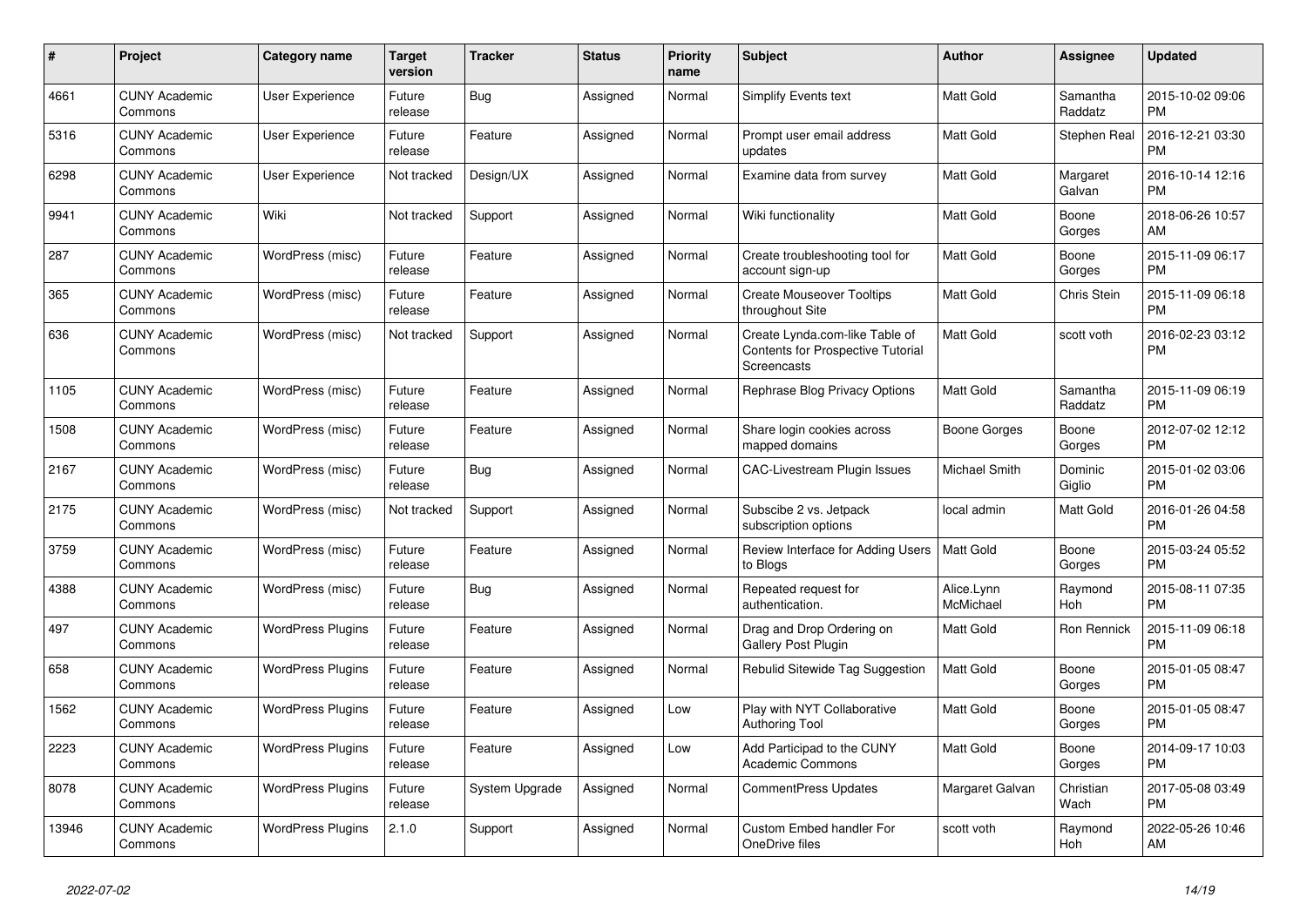| $\pmb{\#}$ | Project                         | <b>Category name</b>     | <b>Target</b><br>version | <b>Tracker</b> | <b>Status</b>        | <b>Priority</b><br>name | <b>Subject</b>                                                     | <b>Author</b>      | <b>Assignee</b>     | <b>Updated</b>                |
|------------|---------------------------------|--------------------------|--------------------------|----------------|----------------------|-------------------------|--------------------------------------------------------------------|--------------------|---------------------|-------------------------------|
| 412        | <b>CUNY Academic</b><br>Commons | <b>WordPress Themes</b>  | Future<br>release        | Feature        | Assigned             | Normal                  | <b>Featured Themes</b>                                             | <b>Matt Gold</b>   | Dominic<br>Giglio   | 2015-01-05 08:44<br><b>PM</b> |
| 3492       | <b>CUNY Academic</b><br>Commons | <b>WordPress Themes</b>  | Future<br>release        | Support        | Assigned             | Normal                  | Add CBOX theme to the<br>Commons                                   | scott voth         | Raymond<br>Hoh      | 2014-10-08 05:55<br><b>PM</b> |
| 4986       | <b>CUNY Academic</b><br>Commons | ZenDesk                  | Not tracked              | Support        | Assigned             | Normal                  | Prepare documentation for<br>Zendesk re web widget                 | <b>Matt Gold</b>   | Samantha<br>Raddatz | 2016-02-25 03:09<br><b>PM</b> |
| 2576       | <b>NYCDH Community</b><br>Site  |                          |                          | Bug            | Hold                 | Low                     | Test Next Button in Javascript<br><b>Tutorial Under Activities</b> | Mark Newton        | Alex Gil            | 2013-05-18 02:55<br><b>PM</b> |
| 11848      | <b>CUNY Academic</b><br>Commons |                          | Not tracked              | Support        | Hold                 | Normal                  | a Dean of Faculty wants to share<br>a large file                   | Marilyn Weber      |                     | 2019-09-24 08:44<br>AM        |
| 13912      | <b>CUNY Academic</b><br>Commons |                          | Not tracked              | Feature        | Hold                 | Low                     | posting "missed schedule"                                          | Marilyn Weber      |                     | 2021-02-23 10:46<br>AM        |
| 16092      | <b>CUNY Academic</b><br>Commons |                          | Future<br>release        | Feature        | Hold                 | Normal                  | Don't show main site in Site<br>search results                     | Boone Gorges       | Boone<br>Gorges     | 2022-05-17 03:12<br><b>PM</b> |
| 9060       | <b>CUNY Academic</b><br>Commons | Commons In A Box         | Not tracked              | Bug            | Hold                 | Normal                  | Problems with CBox image library<br>upload                         | Lisa Rhody         | Raymond<br>Hoh      | 2018-01-10 03:26<br><b>PM</b> |
| 8756       | <b>CUNY Academic</b><br>Commons | Group Blogs              | Future<br>release        | Feature        | Hold                 | Normal                  | Connect multiple blogs to one<br>group?                            | <b>Matt Gold</b>   | Boone<br>Gorges     | 2017-09-30 10:42<br>AM        |
| 3369       | <b>CUNY Academic</b><br>Commons | Reply By Email           | Not tracked              | Outreach       | Hold                 | Normal                  | Release reply by email to WP<br>plugin directory                   | Matt Gold          | Raymond<br>Hoh      | 2016-03-01 12:46<br><b>PM</b> |
| 8991       | <b>CUNY Academic</b><br>Commons | Reply By Email           | Not tracked              | <b>Bug</b>     | Hold                 | Normal                  | RBE duplicate email message<br>issue                               | <b>Matt Gold</b>   | Raymond<br>Hoh      | 2018-02-18 08:53<br><b>PM</b> |
| 14113      | <b>CUNY Academic</b><br>Commons | WordPress (misc)         | Future<br>release        | Bug            | Hold                 | Normal                  | Block Editor Not Working on this<br>page - Json error              | scott voth         | Boone<br>Gorges     | 2021-03-05 11:01<br>AM        |
| 3939       | <b>CUNY Academic</b><br>Commons | <b>WordPress Plugins</b> | Future<br>release        | Bug            | Hold                 | Normal                  | Activity stream support for<br>Co-Authors Plus plugin              | Raymond Hoh        | Raymond<br>Hoh      | 2015-11-09 06:13<br><b>PM</b> |
| 2573       | <b>NYCDH Community</b><br>Site  |                          |                          | Feature        | Reporter<br>Feedback | Normal                  | Add dh_nyc twitter list feed to site                               | <b>Mark Newton</b> | Matt Gold           | 2013-05-16 11:42<br><b>PM</b> |
| 6644       | <b>CUNY Academic</b><br>Commons |                          | Not tracked              | Bug            | Reporter<br>Feedback | High                    | White Screen at Login Pge                                          | Luke Waltzer       | Raymond<br>Hoh      | 2016-11-21 10:34<br><b>PM</b> |
| 9207       | <b>CUNY Academic</b><br>Commons |                          | Future<br>release        | Support        | Reporter<br>Feedback | Normal                  | display dashboards made in<br>Tableau?                             | Marilyn Weber      | Boone<br>Gorges     | 2018-04-10 10:42<br>AM        |
| 10262      | <b>CUNY Academic</b><br>Commons |                          | Not tracked              | <b>Bug</b>     | Reporter<br>Feedback | Normal                  | Newsletter Plugin: Broken Image<br>at Bottom of All Newsletters    | Mark Webb          | Raymond<br>Hoh      | 2018-08-30 05:17<br><b>PM</b> |
| 10657      | <b>CUNY Academic</b><br>Commons |                          | Not tracked              | Support        | Reporter<br>Feedback | Normal                  | child theme problems                                               | Marilyn Weber      |                     | 2018-11-08 01:19<br><b>PM</b> |
| 10678      | <b>CUNY Academic</b><br>Commons |                          | Not tracked              | <b>Bug</b>     | Reporter<br>Feedback | High                    | Newsletter Plugin Not Sending<br><b>Out Newsletters</b>            | Mark Webb          | Boone<br>Gorges     | 2019-09-16 09:38<br><b>PM</b> |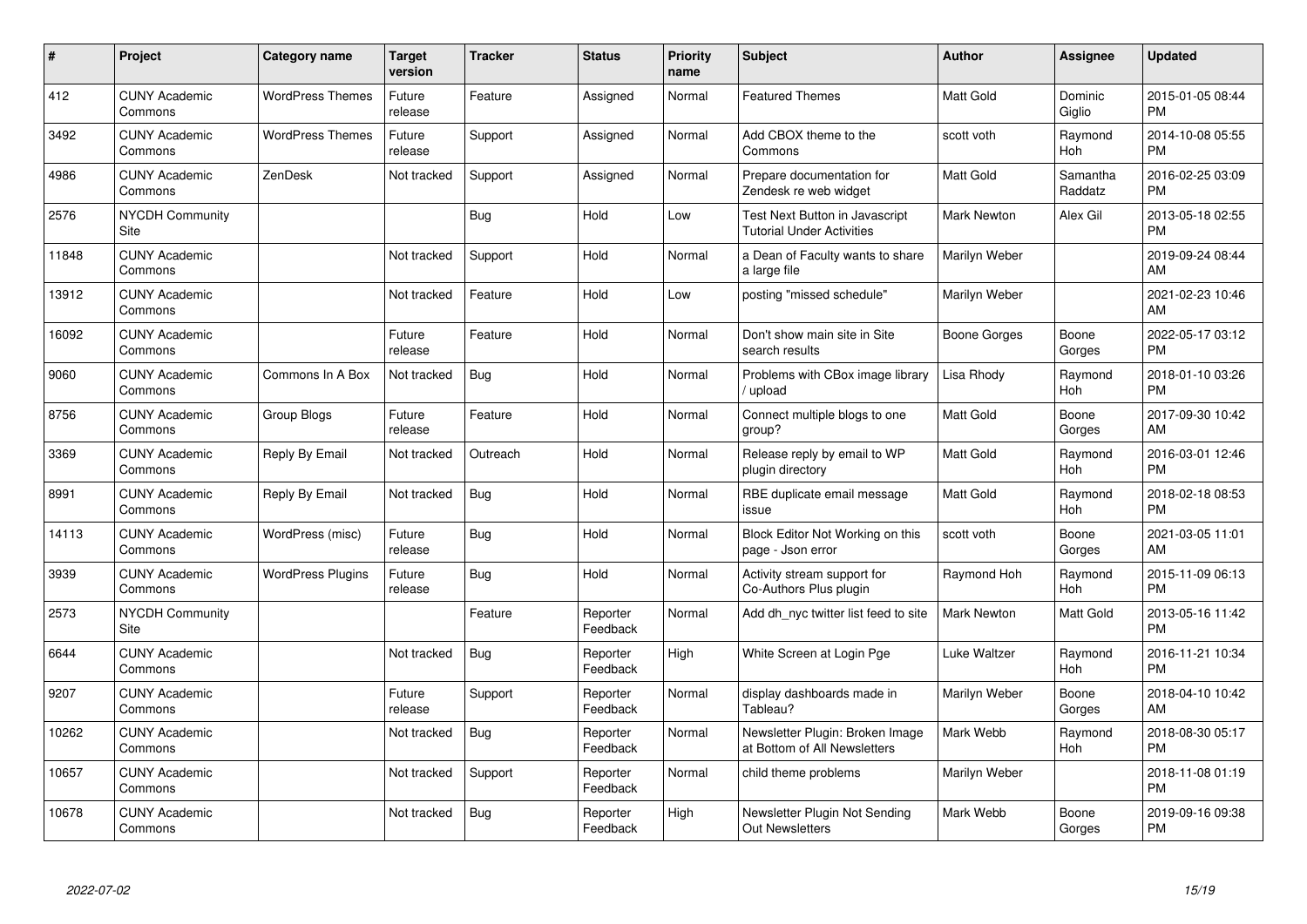| #     | Project                         | Category name | <b>Target</b><br>version | <b>Tracker</b> | <b>Status</b>        | <b>Priority</b><br>name | <b>Subject</b>                                                    | <b>Author</b>        | Assignee        | <b>Updated</b>                |
|-------|---------------------------------|---------------|--------------------------|----------------|----------------------|-------------------------|-------------------------------------------------------------------|----------------------|-----------------|-------------------------------|
| 11131 | <b>CUNY Academic</b><br>Commons |               | Future<br>release        | Feature        | Reporter<br>Feedback | Normal                  | <b>Image Annotation Plugins</b>                                   | Laurie Hurson        |                 | 2019-02-26 11:33<br>AM        |
| 11149 | <b>CUNY Academic</b><br>Commons |               | Not tracked              | Support        | Reporter<br>Feedback | Normal                  | comments getting blocked                                          | Marilyn Weber        | Raymond<br>Hoh  | 2019-03-26 11:40<br>AM        |
| 11509 | <b>CUNY Academic</b><br>Commons |               | Not tracked              | Support        | Reporter<br>Feedback | Normal                  | deleted Page causing a Menu<br>problem?                           | Marilyn Weber        |                 | 2019-06-04 09:54<br>AM        |
| 11771 | <b>CUNY Academic</b><br>Commons |               | Not tracked              | Support        | Reporter<br>Feedback | Normal                  | post displays in sections                                         | Marilyn Weber        |                 | 2019-08-20 10:34<br>AM        |
| 11787 | <b>CUNY Academic</b><br>Commons |               | Not tracked              | Support        | Reporter<br>Feedback | Normal                  | automated comments notifications<br>on ZenDesk                    | Marilyn Weber        |                 | 2019-08-26 06:18<br><b>PM</b> |
| 12004 | <b>CUNY Academic</b><br>Commons |               | Not tracked              | Support        | Reporter<br>Feedback | Normal                  | Notifications for spam blog<br>comments                           | Gina Cherry          | Raymond<br>Hoh  | 2019-11-01 12:05<br><b>PM</b> |
| 12198 | <b>CUNY Academic</b><br>Commons |               | Not tracked              | Bug            | Reporter<br>Feedback | Normal                  | Duplicate listing in My Sites                                     | <b>Tom Harbison</b>  |                 | 2019-12-09 05:50<br><b>PM</b> |
| 12484 | <b>CUNY Academic</b><br>Commons |               | Not tracked              | Support        | Reporter<br>Feedback | Normal                  | Sign up Code for COIL Course<br>starting in March                 | Laurie Hurson        | Matt Gold       | 2020-03-02 02:26<br><b>PM</b> |
| 13034 | <b>CUNY Academic</b><br>Commons |               | Not tracked              | Support        | Reporter<br>Feedback | Normal                  | a site is asking people to join the<br>Commons to get a download  | Marilyn Weber        |                 | 2020-07-12 07:23<br>AM        |
| 13255 | <b>CUNY Academic</b><br>Commons |               | Not tracked              | Support        | Reporter<br>Feedback | Normal                  | Accessibility problems                                            | Marilyn Weber        |                 | 2020-09-01 05:48<br><b>PM</b> |
| 14398 | <b>CUNY Academic</b><br>Commons |               | Not tracked              | Support        | Reporter<br>Feedback | Normal                  | Events plug-in notification problem                               | Marilyn Weber        |                 | 2021-05-11 11:21<br>AM        |
| 14504 | <b>CUNY Academic</b><br>Commons |               | Not tracked              | Publicity      | Reporter<br>Feedback | Normal                  | Adding showcases to home page<br>menu                             | Laurie Hurson        | Boone<br>Gorges | 2022-01-19 03:26<br><b>PM</b> |
| 14538 | <b>CUNY Academic</b><br>Commons |               | Not tracked              | Support        | Reporter<br>Feedback | Normal                  | <b>Weebly To Commons</b>                                          | Laurie Hurson        |                 | 2021-09-14 10:47<br>AM        |
| 14629 | <b>CUNY Academic</b><br>Commons |               | Not tracked              | Bug            | Reporter<br>Feedback | Normal                  | Possible Post Order Bug?                                          | <b>Syelle Graves</b> |                 | 2021-09-14 10:47<br>AM        |
| 14784 | <b>CUNY Academic</b><br>Commons |               |                          | Support        | Reporter<br>Feedback | Normal                  | User report of logo problem when<br>using Customizer theme        | Marilyn Weber        |                 | 2021-09-17 10:25<br>AM        |
| 14842 | <b>CUNY Academic</b><br>Commons |               | Not tracked              | Support        | Reporter<br>Feedback | Normal                  | Question about widgets and block<br>editor                        | Gina Cherry          |                 | 2021-10-06 03:01<br><b>PM</b> |
| 14900 | <b>CUNY Academic</b><br>Commons |               | Not tracked              | Support        | Reporter<br>Feedback | Normal                  | previous theme?                                                   | Marilyn Weber        |                 | 2021-10-25 10:31<br>AM        |
| 15169 | <b>CUNY Academic</b><br>Commons |               | 2.0.3                    | Support        | Reporter<br>Feedback | Normal                  | new Prelude website zipfiles for<br>custom theme and other files. | Marilyn Weber        |                 | 2022-06-29 11:32<br>AM        |
| 15176 | <b>CUNY Academic</b><br>Commons |               | Not tracked              | Support        | Reporter<br>Feedback | Normal                  | Archiving Q Writing & Old<br>Wordpress Sites on the Commons       | Laurie Hurson        |                 | 2022-02-08 10:28<br>AM        |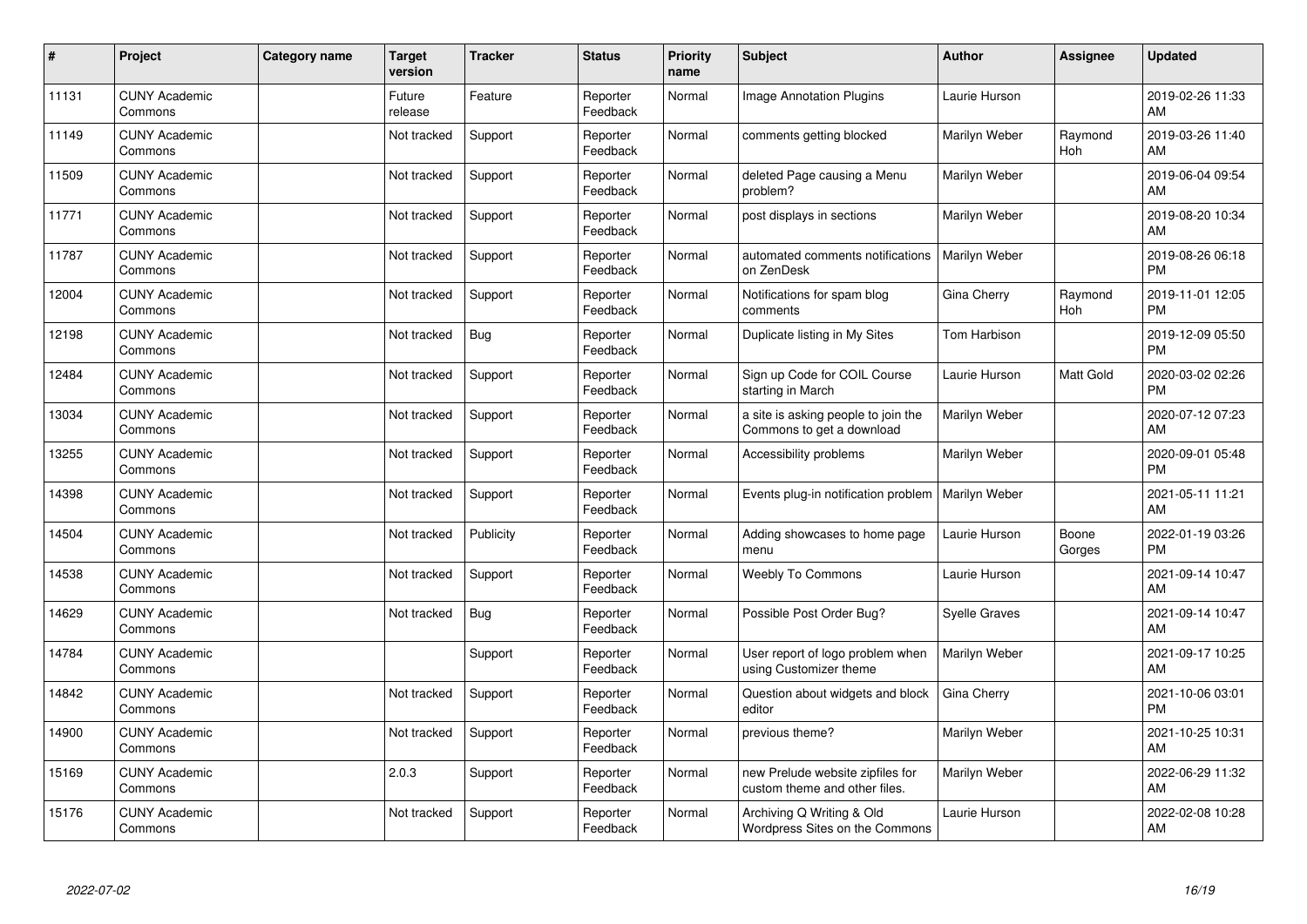| #     | Project                         | <b>Category name</b>       | <b>Target</b><br>version | <b>Tracker</b> | <b>Status</b>        | <b>Priority</b><br>name | <b>Subject</b>                                        | <b>Author</b>           | <b>Assignee</b>     | <b>Updated</b>                |
|-------|---------------------------------|----------------------------|--------------------------|----------------|----------------------|-------------------------|-------------------------------------------------------|-------------------------|---------------------|-------------------------------|
| 15260 | <b>CUNY Academic</b><br>Commons |                            |                          | Support        | Reporter<br>Feedback | Normal                  | Diacritical markings   European<br><b>Stages</b>      | Marilyn Weber           |                     | 2022-02-04 08:16<br>AM        |
| 15370 | <b>CUNY Academic</b><br>Commons |                            |                          | Support        | Reporter<br>Feedback | Normal                  | All-in-One Event Calendar?                            | Marilyn Weber           |                     | 2022-02-17 11:03<br>AM        |
| 15613 | <b>CUNY Academic</b><br>Commons |                            | 2.0.3                    | Feature        | Reporter<br>Feedback | Normal                  | Adding "Passster" plugin                              | Laurie Hurson           |                     | 2022-06-29 11:32<br>AM        |
| 15655 | <b>CUNY Academic</b><br>Commons |                            | 2.0.3                    | Support        | Reporter<br>Feedback | Normal                  | Event Aggregator plugin?                              | Marilyn Weber           |                     | 2022-06-29 11:32<br>AM        |
| 15923 | <b>CUNY Academic</b><br>Commons |                            | Not tracked              | Feature        | Reporter<br>Feedback | Normal                  | <b>Bellows Plugin Adjustments</b>                     | Laurie Hurson           |                     | 2022-04-20 10:10<br>AM        |
| 16099 | <b>CUNY Academic</b><br>Commons |                            |                          | Support        | Reporter<br>Feedback | Normal                  | request for Newsletter Glue                           | Marilyn Weber           |                     | 2022-05-13 12:14<br><b>PM</b> |
| 16110 | <b>CUNY Academic</b><br>Commons |                            |                          | Support        | Reporter<br>Feedback | Normal                  | remove Creative Commons<br>license from pages?        | Marilyn Weber           | Raymond<br>Hoh      | 2022-05-17 06:11<br><b>PM</b> |
| 16290 | <b>CUNY Academic</b><br>Commons |                            |                          | Feature        | Reporter<br>Feedback | Normal                  | Add Table Of Contents Block<br>plug-in                | Raffi<br>Khatchadourian |                     | 2022-06-24 10:26<br><b>AM</b> |
| 12350 | <b>CUNY Academic</b><br>Commons | <b>Blogs (BuddyPress)</b>  | Not tracked              | Support        | Reporter<br>Feedback | Normal                  | URL creation problem                                  | Marilyn Weber           |                     | 2020-02-03 11:27<br>AM        |
| 11556 | <b>CUNY Academic</b><br>Commons | Courses                    | Not tracked              | Bug            | Reporter<br>Feedback | Normal                  | Instructor name given in course<br>listing            | Tom Harbison            |                     | 2019-06-25 04:12<br><b>PM</b> |
| 10982 | <b>CUNY Academic</b><br>Commons | Domain Mapping             | Not tracked              | Support        | Reporter<br>Feedback | Normal                  | <b>CNAME</b> question                                 | scott voth              |                     | 2019-01-22 04:29<br><b>PM</b> |
| 11493 | <b>CUNY Academic</b><br>Commons | Domain Mapping             | Not tracked              | Support        | Reporter<br>Feedback | Normal                  | Domain Mapping Request - Talia<br>Schaffer            | scott voth              | Matt Gold           | 2019-08-06 08:39<br>AM        |
| 9979  | <b>CUNY Academic</b><br>Commons | <b>Email Notifications</b> | Not tracked              | Bug            | Reporter<br>Feedback | Normal                  | Reports of slow email activation<br>emails            | <b>Matt Gold</b>        | Boone<br>Gorges     | 2018-08-29 09:40<br><b>PM</b> |
| 11971 | <b>CUNY Academic</b><br>Commons | <b>Email Notifications</b> | Future<br>release        | Bug            | Reporter<br>Feedback | Low                     | Pictures obscured in emailed post<br>notifications    | Marilyn Weber           | Raymond<br>Hoh      | 2019-11-21 01:14<br><b>PM</b> |
| 11077 | <b>CUNY Academic</b><br>Commons | Events                     | Not tracked              | Feature        | Reporter<br>Feedback | Normal                  | Show event category description<br>in event list view | Raffi<br>Khatchadourian |                     | 2019-02-12 10:38<br><b>PM</b> |
| 5317  | <b>CUNY Academic</b><br>Commons | Group Blogs                | Not tracked              | Bug            | Reporter<br>Feedback | Normal                  | Notifications of New Post Didn't<br>Come              | Luke Waltzer            | Samantha<br>Raddatz | 2016-03-21 10:41<br><b>PM</b> |
| 13328 | <b>CUNY Academic</b><br>Commons | Group Forums               | Not tracked              | Bug            | Reporter<br>Feedback | Normal                  | cross-posting in two related<br>groups                | Marilyn Weber           | Raymond<br>Hoh      | 2020-09-15 10:39<br><b>PM</b> |
| 1456  | <b>CUNY Academic</b><br>Commons | Group Invitations          | Future<br>release        | Feature        | Reporter<br>Feedback | Low                     | Invite to Group Button from Profile<br>Field          | <b>Matt Gold</b>        | Samantha<br>Raddatz | 2015-11-09 05:59<br><b>PM</b> |
| 1544  | <b>CUNY Academic</b><br>Commons | Groups (misc)              | Future<br>release        | Feature        | Reporter<br>Feedback | Normal                  | Group Filtering and Sorting                           | <b>Matt Gold</b>        | Chris Stein         | 2019-03-01 02:25<br><b>PM</b> |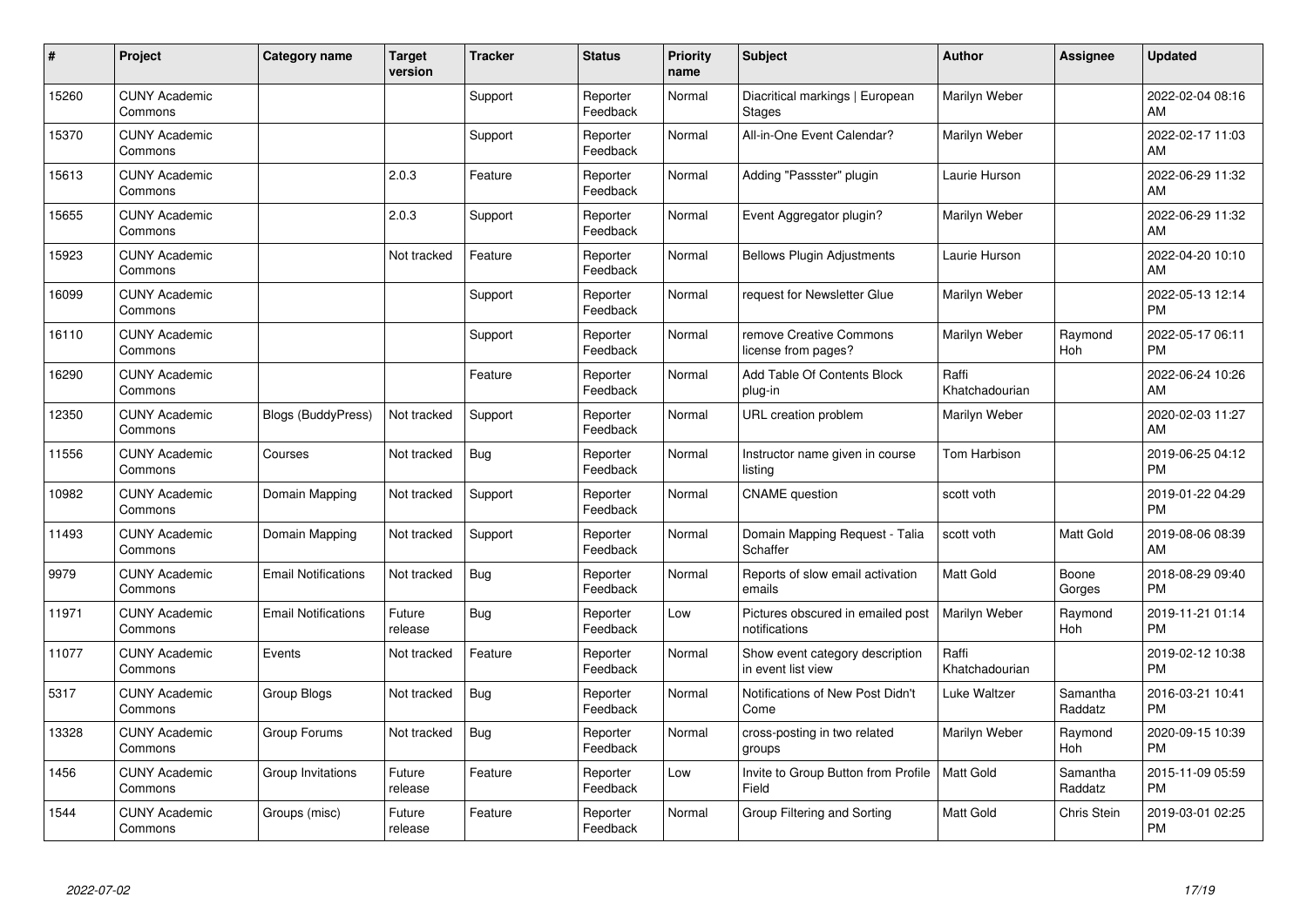| #     | Project                         | <b>Category name</b>     | Target<br>version | <b>Tracker</b> | <b>Status</b>        | Priority<br>name | <b>Subject</b>                                                                                  | <b>Author</b>           | Assignee         | <b>Updated</b>                |
|-------|---------------------------------|--------------------------|-------------------|----------------|----------------------|------------------|-------------------------------------------------------------------------------------------------|-------------------------|------------------|-------------------------------|
| 7115  | <b>CUNY Academic</b><br>Commons | Groups (misc)            | Future<br>release | Feature        | Reporter<br>Feedback | Normal           | make licensing info clear during<br>group creation                                              | <b>Matt Gold</b>        | Raymond<br>Hoh   | 2020-12-08 11:32<br>AM.       |
| 12446 | <b>CUNY Academic</b><br>Commons | Groups (misc)            | Future<br>release | Feature        | Reporter<br>Feedback | Normal           | Toggle default site to group forum<br>posting                                                   | Laurie Hurson           | Laurie Hurson    | 2020-03-10 11:57<br>AM.       |
| 15242 | <b>CUNY Academic</b><br>Commons | Performance              | Not tracked       | <b>Bug</b>     | Reporter<br>Feedback | Normal           | Slugist site                                                                                    | Raffi<br>Khatchadourian | Boone<br>Gorges  | 2022-02-07 11:14<br><b>AM</b> |
| 6014  | <b>CUNY Academic</b><br>Commons | Publicity                | Future<br>release | Publicity      | Reporter<br>Feedback | Normal           | Google search listing                                                                           | Matt Gold               | Boone<br>Gorges  | 2016-09-21 03:48<br><b>PM</b> |
| 11945 | <b>CUNY Academic</b><br>Commons | Reckoning                | Future<br>release | Feature        | Reporter<br>Feedback | Normal           | Add Comments bubble to<br>Reckoning views                                                       | Boone Gorges            | Boone<br>Gorges  | 2019-11-12 05:14<br>PM.       |
| 10273 | <b>CUNY Academic</b><br>Commons | Registration             | Not tracked       | Support        | Reporter<br>Feedback | Normal           | users combining CF and campus<br>address                                                        | Marilyn Weber           |                  | 2019-09-18 10:58<br>AM        |
| 13975 | <b>CUNY Academic</b><br>Commons | Social Paper             | Not tracked       | Support        | Reporter<br>Feedback | Normal           | can't approve comments on Social<br>Paper paper                                                 | Marilyn Weber           |                  | 2021-02-12 09:33<br>AM        |
| 8675  | <b>CUNY Academic</b><br>Commons | User Onboarding          | Future<br>release | Bug            | Reporter<br>Feedback | Low              | Add new User search screen calls<br>for the input of email address but<br>doesn't work with one | Paul Hebert             | Boone<br>Gorges  | 2017-10-11 11:17<br>AM        |
| 11386 | <b>CUNY Academic</b><br>Commons | WordPress - Media        | Not tracked       | Support        | Reporter<br>Feedback | Normal           | disappearing images                                                                             | scott voth              | Boone<br>Gorges  | 2019-05-14 10:32<br>AM        |
| 11449 | <b>CUNY Academic</b><br>Commons | WordPress - Media        | Not tracked       | Support        | Reporter<br>Feedback | Normal           | Cloning Media Library for JITP<br>from Staging to Production Site                               | Patrick DeDauw          | Boone<br>Gorges  | 2019-05-13 12:00<br><b>PM</b> |
| 14483 | <b>CUNY Academic</b><br>Commons | WordPress - Media        | Not tracked       | Bug            | Reporter<br>Feedback | Normal           | <b>Wordpress PDF Embed Stopped</b><br>Working after JITP Media Clone                            | Patrick DeDauw          | Boone<br>Gorges  | 2021-05-20 01:51<br><b>PM</b> |
| 10040 | <b>CUNY Academic</b><br>Commons | WordPress (misc)         | Not tracked       | Bug            | Reporter<br>Feedback | Normal           | User doesn't see full list of themes                                                            | <b>Matt Gold</b>        | Boone<br>Gorges  | 2018-07-25 10:12<br>AM.       |
| 14074 | <b>CUNY Academic</b><br>Commons | WordPress (misc)         | Not tracked       | Support        | Reporter<br>Feedback | Normal           | page password protection problem                                                                | Marilyn Weber           |                  | 2021-03-02 11:03<br>AM.       |
| 14983 | <b>CUNY Academic</b><br>Commons | WordPress (misc)         | Not tracked       | Support        | Reporter<br>Feedback | Normal           | "Read More" tag not working                                                                     | Rebecca Krisel          | Raymond<br>Hoh   | 2021-11-23 01:17<br><b>PM</b> |
| 16245 | <b>CUNY Academic</b><br>Commons | WordPress (misc)         |                   | Bug            | Reporter<br>Feedback | Normal           | Save Button missing on<br><b>WordPress Profile page</b>                                         | scott voth              | Raymond<br>Hoh   | 2022-06-16 03:09<br><b>PM</b> |
| 5826  | <b>CUNY Academic</b><br>Commons | <b>WordPress Plugins</b> | Future<br>release | Support        | Reporter<br>Feedback | Normal           | <b>Remove Subscription Options</b><br>plugin from directory                                     | Sarah Morgano           | Sarah<br>Morgano | 2016-10-21 04:14<br><b>PM</b> |
| 6356  | <b>CUNY Academic</b><br>Commons | <b>WordPress Plugins</b> | Future<br>release | <b>Bug</b>     | Reporter<br>Feedback | Low              | Should Subscribe2 be<br>deprecated?                                                             | Luke Waltzer            |                  | 2017-03-20 12:20<br><b>PM</b> |
| 9211  | <b>CUNY Academic</b><br>Commons | <b>WordPress Plugins</b> | Future<br>release | Support        | Reporter<br>Feedback | Normal           | Auto-Role Setting in Forum Plugin<br>Causing Some Confusion                                     | Luke Waltzer            | Boone<br>Gorges  | 2018-03-13 11:44<br>AM.       |
| 9289  | <b>CUNY Academic</b><br>Commons | <b>WordPress Plugins</b> | Future<br>release | Bug            | Reporter<br>Feedback | Normal           | Email Users Plugin                                                                              | Laurie Hurson           | Boone<br>Gorges  | 2018-10-24 12:34<br><b>PM</b> |